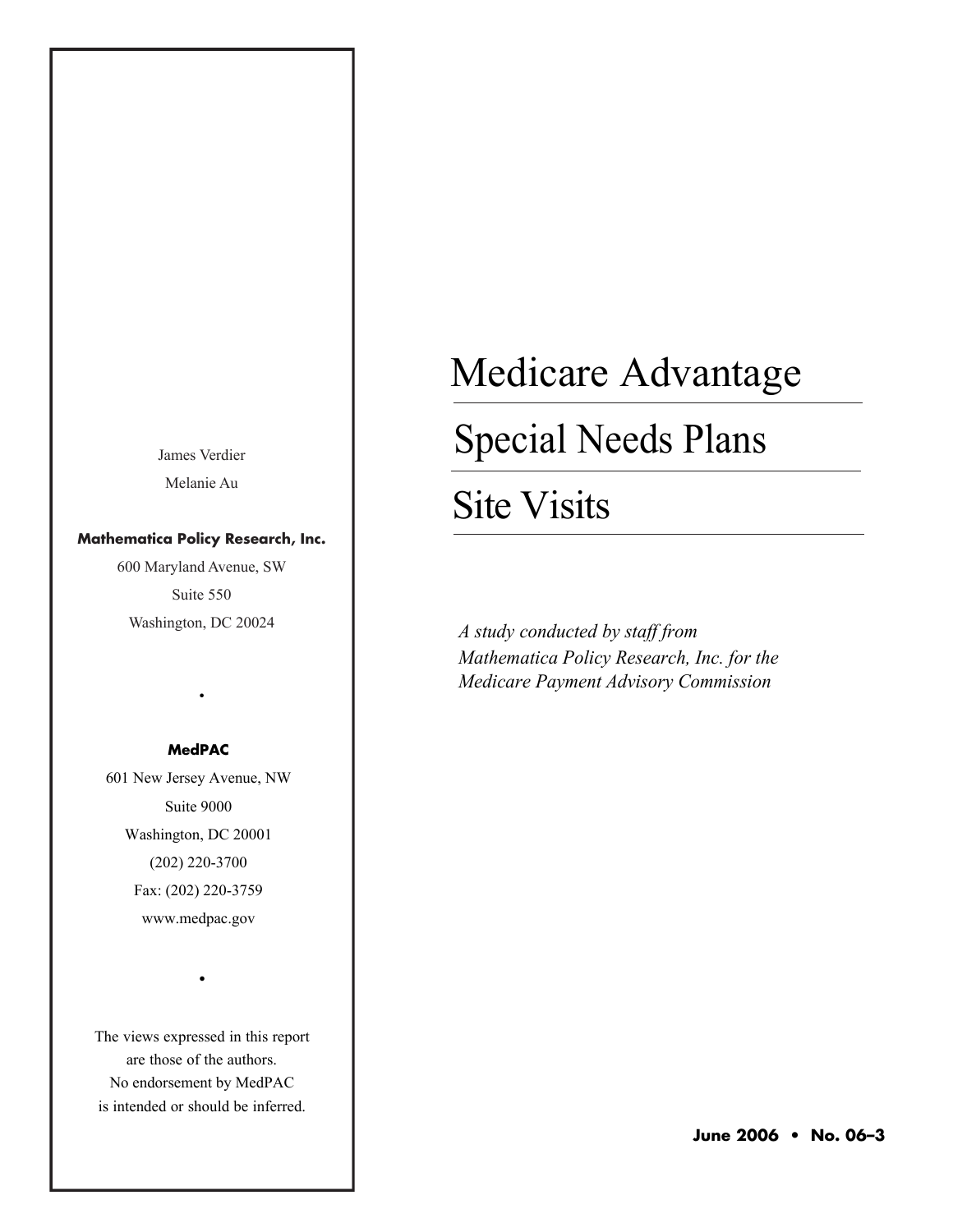Contract No.: JRP00406 MPR Reference No.: 6236-600

**Medicare Advantage Special Needs Plans Site Visits** 

**Final Report** 

**June 2006** 

James Verdier Melanie Au

Submitted to:

Medicare Payment Advisory Commission 601 New Jersey Avenue, N.W. Suite 9000 Washington, DC 20001-2021

Attention Scott Harrison, PhD Jennifer Podulka, MPAff Submitted by:

Mathematica Policy Research, Inc. 600 Maryland Ave. S.W., Suite 550 Washington, DC 20024-2512 Telephone: (202) 484-9220 Facsimile: (202) 863-1763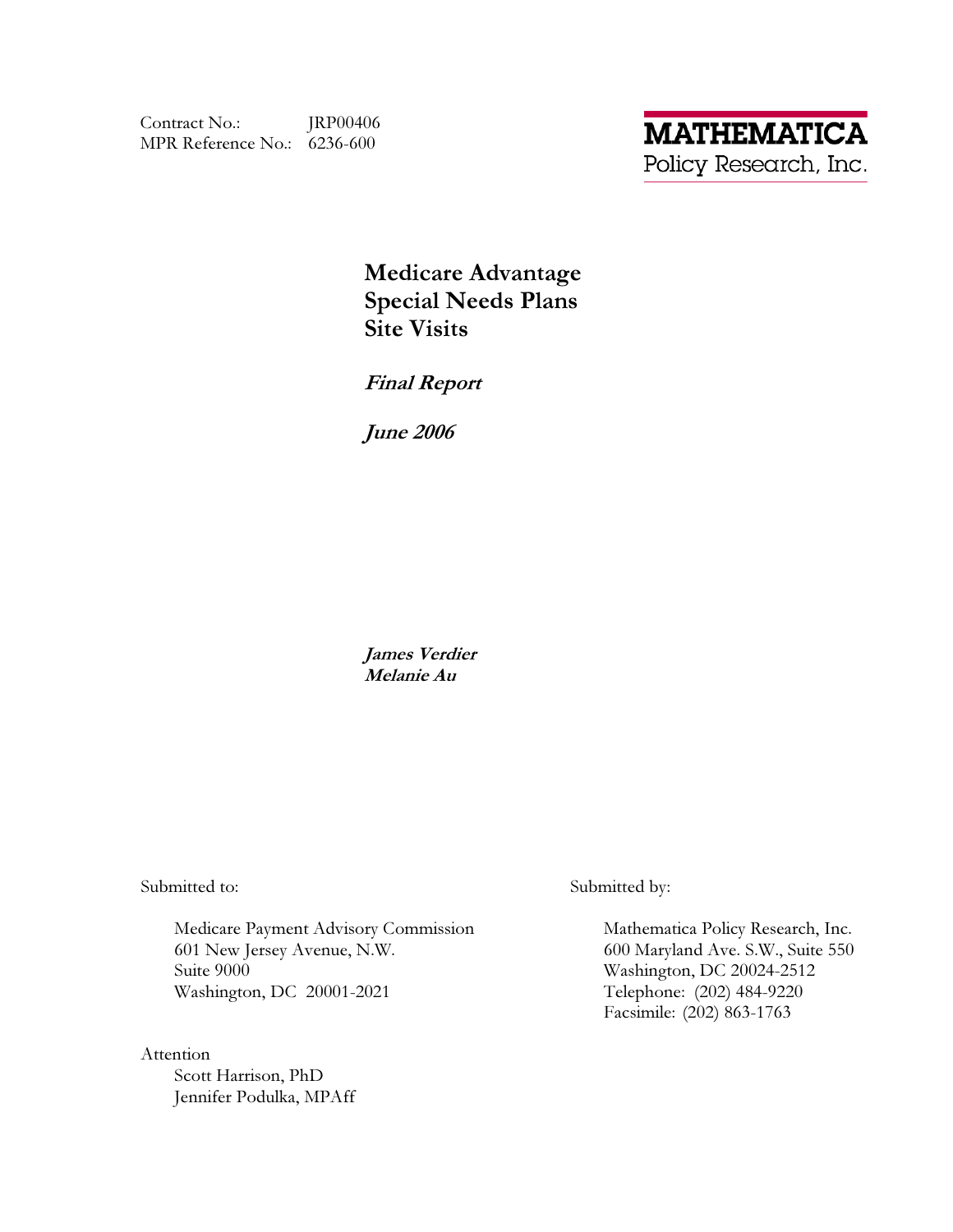# **ACKNOWLEDGMENTS**

The Medicare Payment Advisory Commission funded this work. The site visits to Boston, Phoenix, and Miami were conducted with Scott Harrison, Jennifer Podulka, and Sarah Friedman of the Commission staff. We very much appreciate their support, good counsel, and good company on the site visits, and their careful review of earlier drafts of this report.

We are very grateful to the health plan, state, and Centers for Medicare & Medicaid Services officials with whom we met and who provided us with their perspectives and insights on early implementation of Special Needs Plans.

Within Mathematica, Marsha Gold's thorough and perceptive review of an early draft of the final report helped greatly to shape our focus and presentation. Carol Soble edited the report, and Felita Buckner provided secretarial support.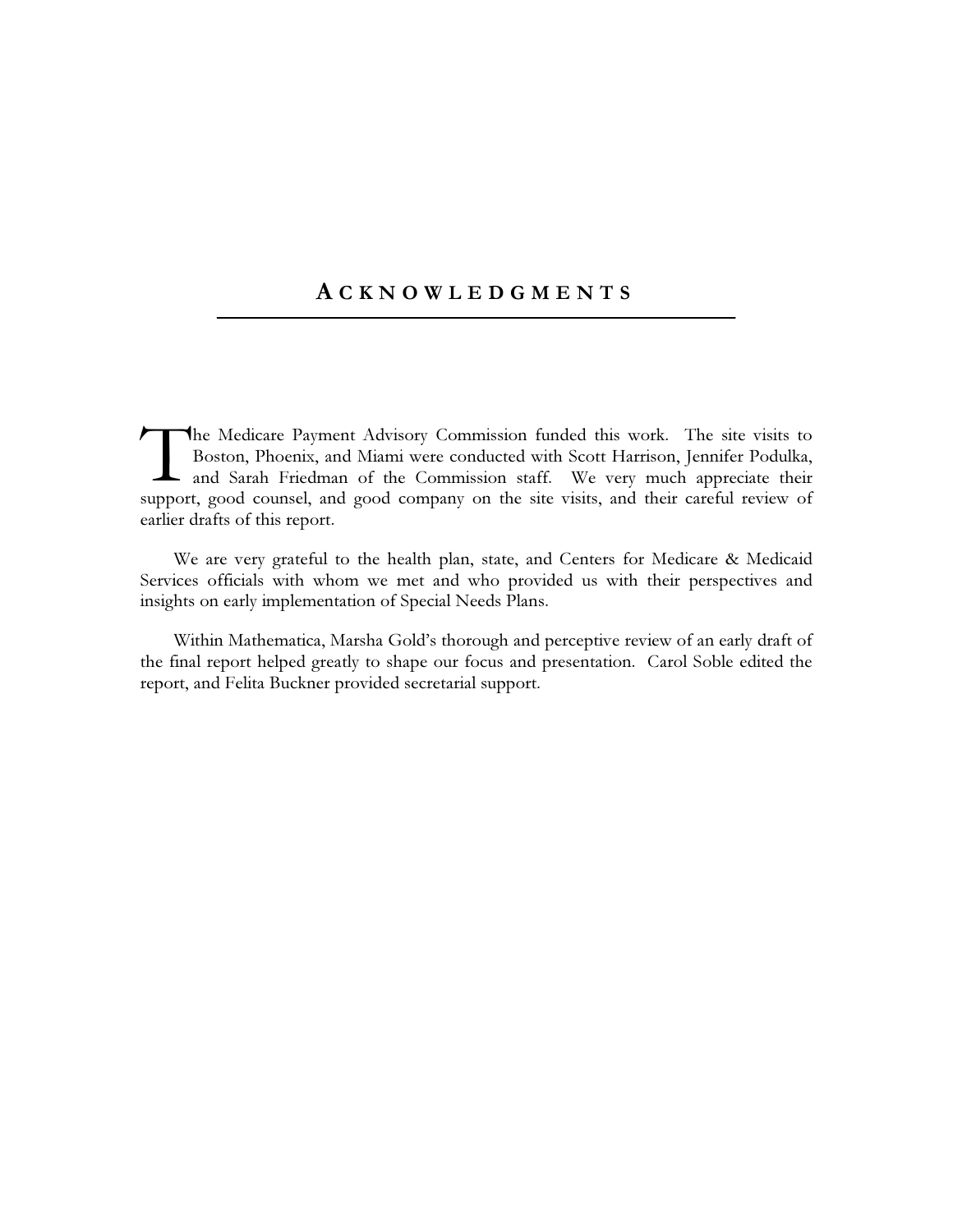# CONTENTS

| Contracting with CMS and Implementation Challenges  10 |    |
|--------------------------------------------------------|----|
|                                                        |    |
|                                                        |    |
|                                                        |    |
|                                                        |    |
|                                                        |    |
|                                                        |    |
| Contracting with CMS and Implementation Challenges  17 |    |
|                                                        |    |
|                                                        |    |
|                                                        |    |
|                                                        |    |
|                                                        |    |
|                                                        |    |
|                                                        |    |
|                                                        |    |
|                                                        |    |
|                                                        |    |
|                                                        |    |
|                                                        |    |
|                                                        | 29 |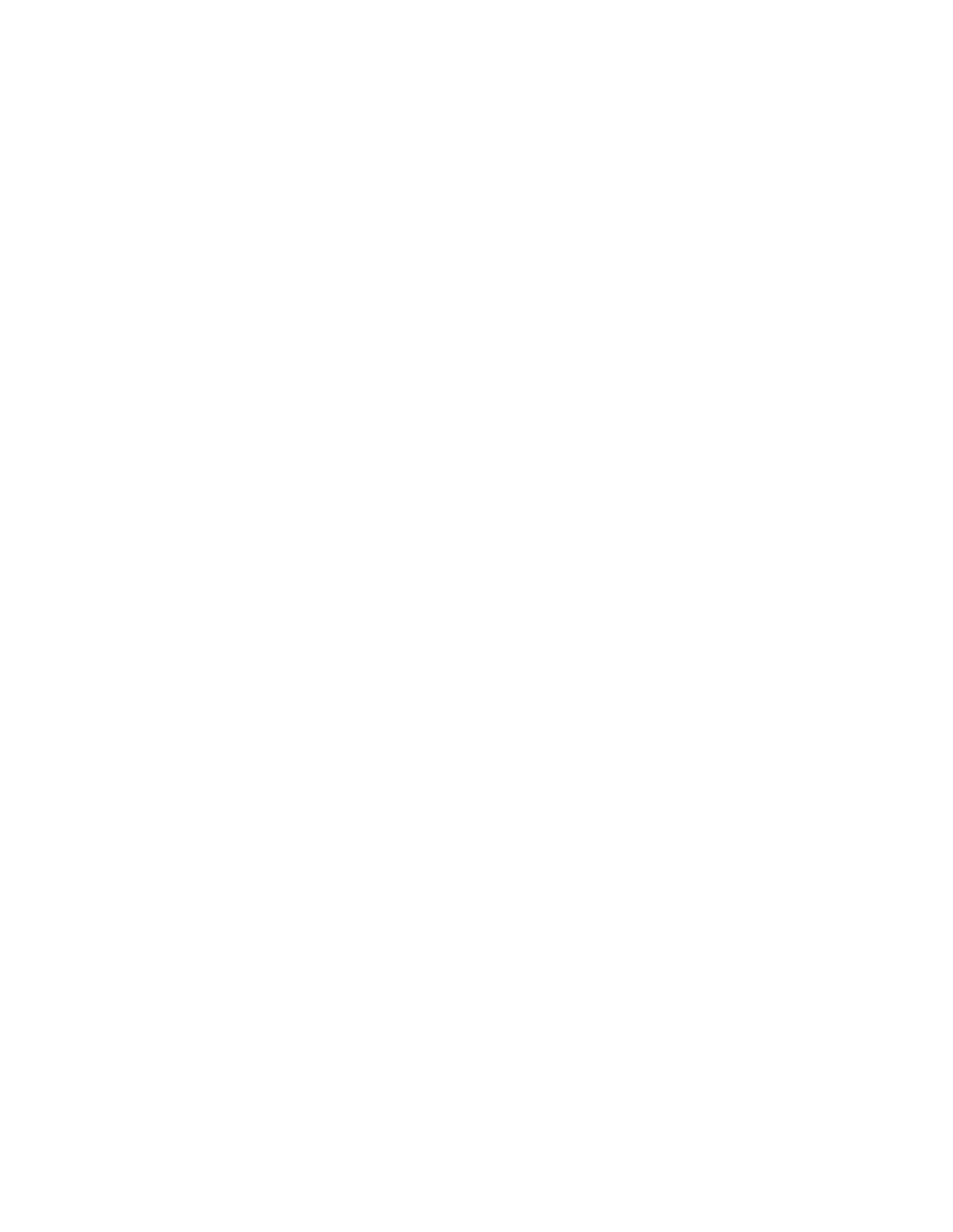# SPECIAL NEEDS PLANS SITE VISITS: OVERVIEW

edicare Advantage (MA) Special Needs Plans (SNPs) were established by the Medicare Prescription Drug, Improvement and Modernization Act of 2003, which allowed MA managed care plans to specialize in serving Medicare beneficiaries who are dually eligible for Medicare and Medicaid, who are in or eligible to be in nursing facilities or other long-term-care institutions, or who have chronic conditions. The Centers for Medicare & Medicaid Services (CMS) approved 276 SNPs for 2006: 226 for dual eligibles, 37 for institutionalized beneficiaries, and 13 for beneficiaries with severe or disabling chronic conditions.

The Medicare Payment Advisory Commission (MedPAC) is interested in an early, descriptive snapshot of how SNPs are developing. To that end, MedPAC contracted with Mathematica Policy Research (MPR) to assist MedPAC staff in site visits to three market areas (Boston, Phoenix, and Miami) with several SNPs and different marketplace characteristics. The site visits included interviews with SNPs, state Medicaid officials, and CMS regional office staff. The accompanying text box provides details on site selection and the methodology we used to collect information from the site visits.

This report includes findings from the three site visits and describes why plans decided to become SNPs; outlines their outreach, marketing, network development, care coordination, and quality improvement strategies; discusses implementation challenges they have encountered; and reviews their suggestions for program improvements. The report also describes SNP relationships with state Medicaid programs, including current or planned inclusion of Medicaid-funded services in the SNP benefit package.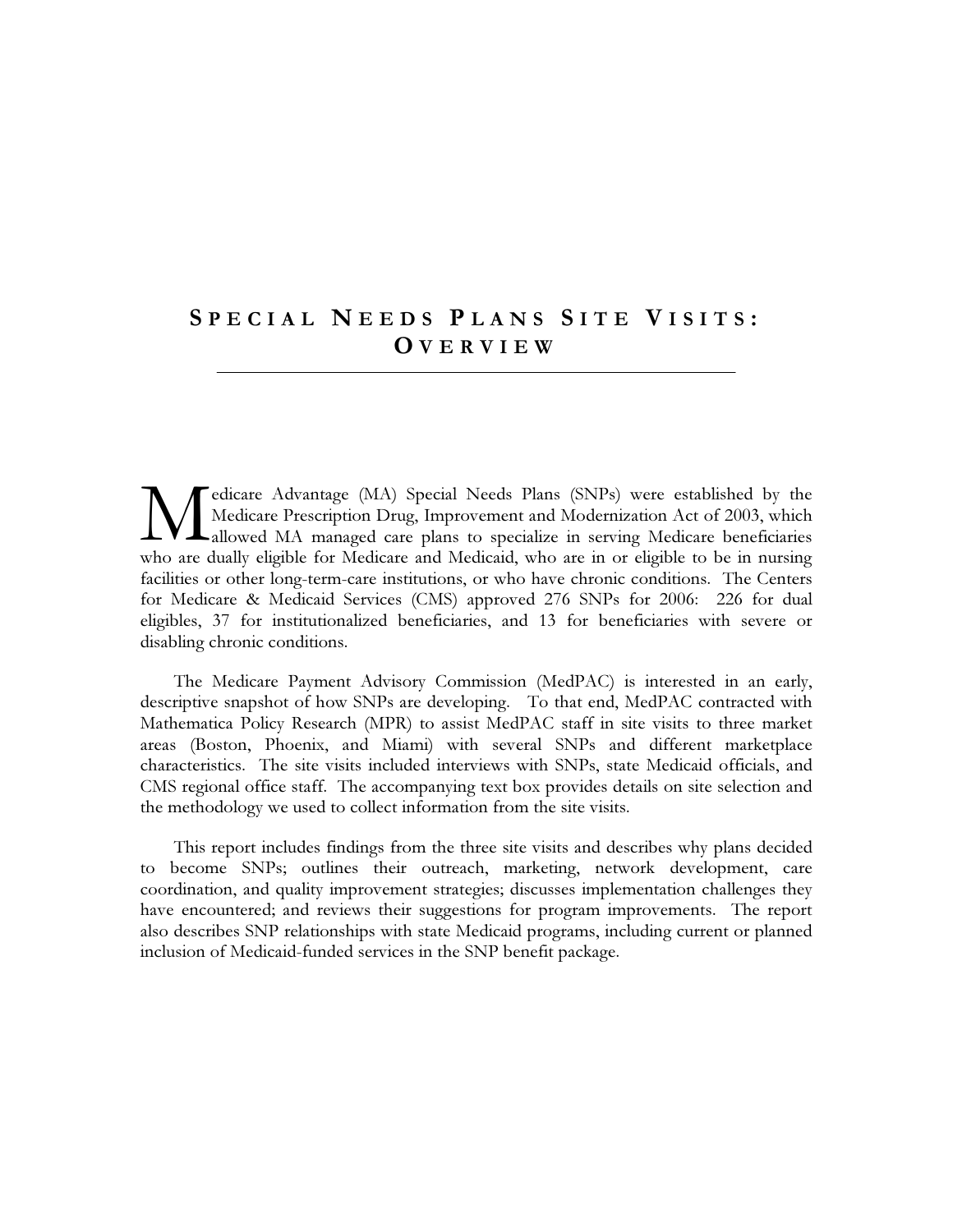#### **METHODOLOGY**

 MedPAC staff chose four sites for this early snapshot of SNPs: Baltimore, Maryland; Boston, Massachusetts; Phoenix, Arizona; and Miami, Florida. The site visits were conducted in February and March 2006. MPR staff accompanied MedPAC staff on visits to the last three sites, which are the subject of this report.

MedPAC staff chose the sites based on the following criteria:

- A large number of competing SNPs
- The presence of existing special plans that converted to SNPs
- Passive enrollment of Medicaid managed care enrollees in dual-eligible SNPs
- The presence of organizations that offer several dual-eligible SNPs
- The presence of two or more of the three types of SNPs: dual eligible, institutional, and chronic care

 In advance of the site visits, MPR staff prepared (1) background information on each state and its Medicare and Medicaid programs, (2) profiles of each SNP operating in the marketplace we planned to visit, and (3) detailed interview protocols for the interviews with SNPs, state Medicaid agencies, and CMS regional offices.

 MPR staff made some recommendations for SNPs to be visited, but the final decision rested with MedPAC staff, affected in some instances by the willingness of SNPs to be interviewed. Table 1 shows the number and types of SNPs in each of the three market areas and the number of plans offering SNPs that we visited in each market. As noted in the table, we visited 5 of 6 plans offering SNPs in Boston, 6 of 10 in Phoenix, and 4 of 11 in Miami. Table 1 also provides background information on the metropolitan area markets and the states that we visited.

 Table 2 shows, by SNP type, the names of all the plans operating SNPs in each of the market areas we visited and the geographic regions they cover. The information in Table 2 is taken from the January 2006 CMS report on SNPs, which is publicly available. Because we promised the interviewed SNPs that we would not link particular comments to specific SNPs, this summary report does not use plan names in the text.

 Due to time and logistical constraints, we were able to conduct interviews with Medicaid agency officials only in Boston and Phoenix and with CMS regional office officials only in Boston.

 We circulated a draft of this report to all the individuals we interviewed, and incorporated corrections and revisions as appropriate in response to their suggestions.

 $2 -$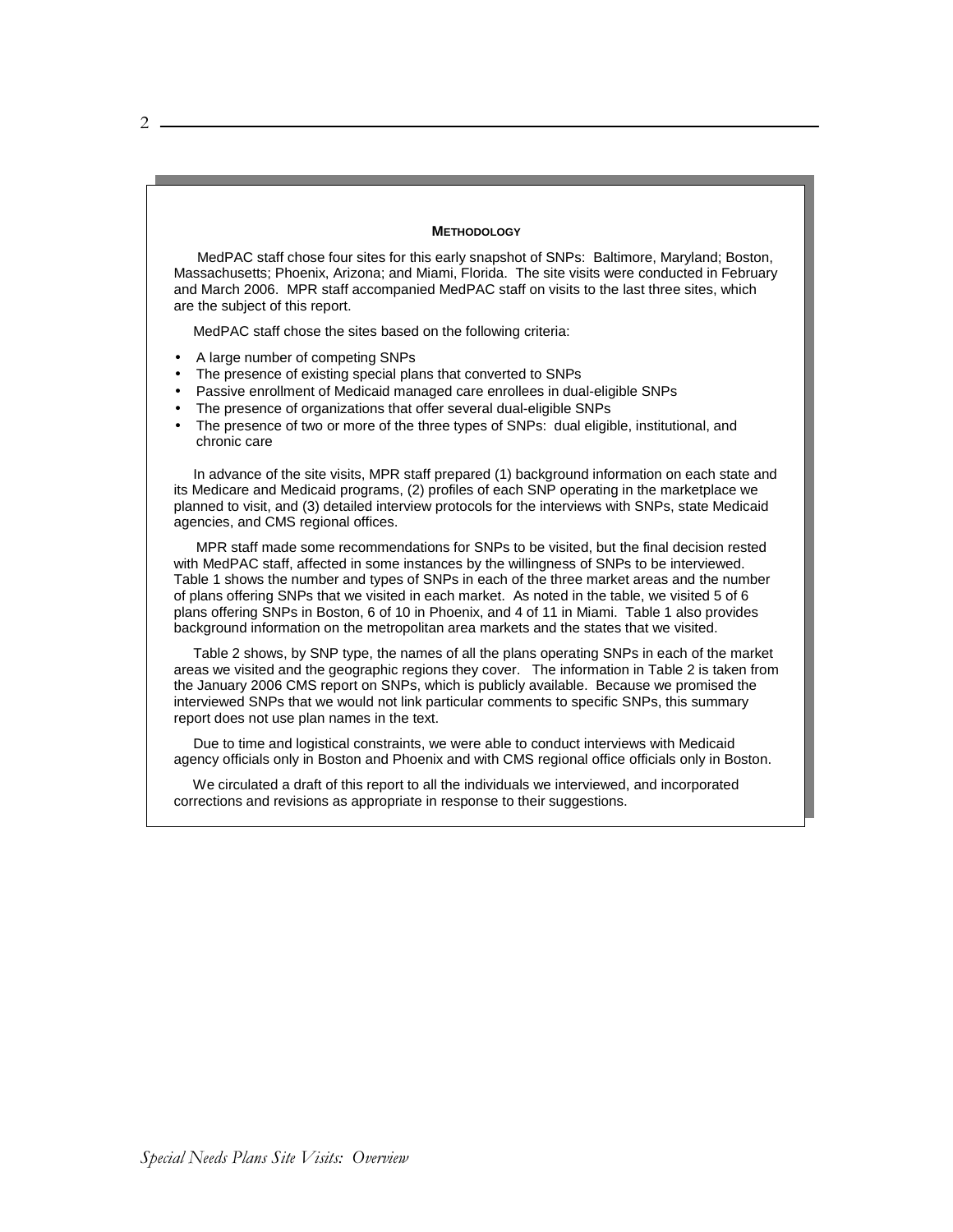# **Table 1. SNP Site Visit Facts**

|                                                                   | <b>Boston</b>                                 | Phoenix                                                       | Miami                           |
|-------------------------------------------------------------------|-----------------------------------------------|---------------------------------------------------------------|---------------------------------|
| <b>Visit Date</b>                                                 | $2/15/06 - 2/16/06$                           | $2/22/06 - 2/23/06$                                           | 3/16/06                         |
| SNP Types in Metropolitan Area Market                             | Dual Eligible,<br>Institutional, Dual<br>Demo | Dual Eligible,<br>Institutional.<br><b>Chronic Conditions</b> | Dual Eligible,<br>Institutional |
| Number of SNPs in Metropolitan Area<br>Market                     | 7                                             | 12                                                            | 11                              |
| Number of Plans Offering SNPs <sup>a</sup>                        | 6                                             | 10                                                            | 11                              |
| Number of Plans Offering SNPs Visited <sup>b</sup>                | 5                                             | 6                                                             | 4                               |
| Total Metropolitan Area Population (2003)                         | 4,579,137                                     | 3,593,408                                                     | 2,341,167                       |
| Total State Population (2003-2004)                                | 6,360,110                                     | 5,642,350                                                     | 17,148,330                      |
| State MA Enrollment (2005)                                        | 159,034                                       | 207,435                                                       | 574,426                         |
| State Medicaid Capitated Managed Care<br>(MC) Enrollment (2004)   | 908,174                                       | 881,741                                                       | 1,597,215                       |
| State Full Dual Eligible Enrollment in<br>Medicaid (2003)         | 192,000                                       | 70,000                                                        | 380,000                         |
| As a % of Total Medicaid (2003)                                   | 21%                                           | 8%                                                            | 17%                             |
| As a % of Total Medicare (2003)                                   | 20%                                           | 10%                                                           | 13%                             |
| Percent Autoenrolled in Stand-<br>Alone PDPs (2006) <sup>c</sup>  | 97%                                           | 84%                                                           | 93%                             |
| State Total Dual Enrollment As a % of<br>Total Medicaid MC (2004) | 0.1%                                          | 8%                                                            | 0.9%                            |

Sources: Kaiser Family Foundation State Health Facts, www.statehealthfacts.kff.org; HSC, Boston Community Report, December 2005; HSC, Phoenix Community Report, September 2005; HSC, Miami Community Report, December 2005; CMS Medicaid Data Sources and Medicare Enrollment Reports, 2003; CMS Special Needs Plan Report, January 4, 2006

<sup>a</sup>Plans with the same or similar contract names but different contract numbers in the CMS Special Needs Plan Report were counted as separate plans (e.g., the two Commonwealth Care Alliance plans); some plans operate multiple SNPs, which accounts for the difference between SNP numbers and plan numbers

<sup>b</sup>lf two separate plans fell under the same parent company (e.g., United Healthcare of Florida and United Healthcare Insurance Company) and we spoke with representatives from the parent company, we counted it as if we spoke with both companies

<sup>c</sup>This calculates dual auto-enrollment in PDPs as of May 7, 2006 as a percentage of full dual eligibles in 2003 (the most recent year for which those data are available)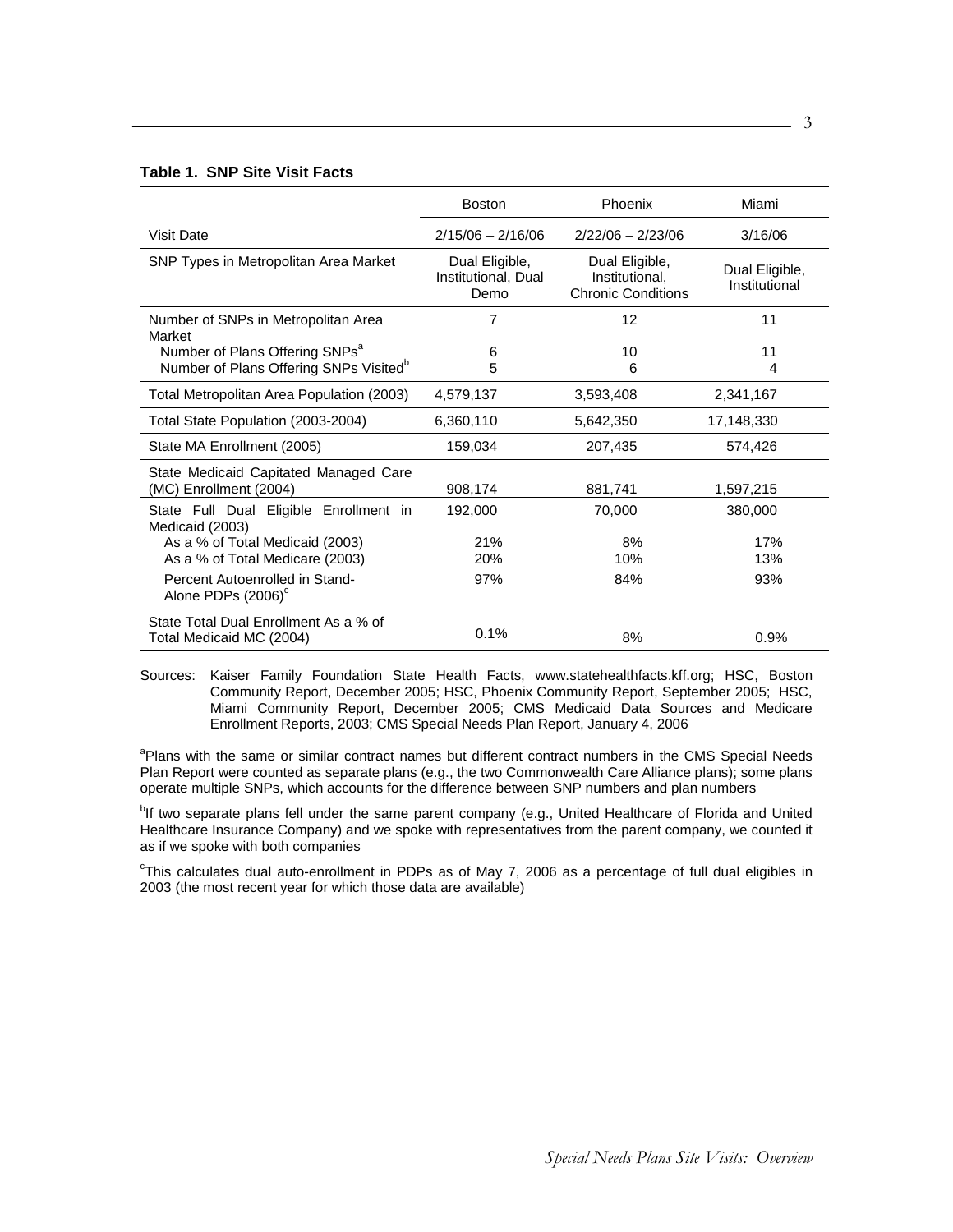|                      | Boston                                                                             |                                                                   |                                                                                | Phoenix                                                                                |                                               | Miami                                             |
|----------------------|------------------------------------------------------------------------------------|-------------------------------------------------------------------|--------------------------------------------------------------------------------|----------------------------------------------------------------------------------------|-----------------------------------------------|---------------------------------------------------|
| <b>SNP Type</b>      | Plan Contract<br>Name                                                              | Region Covered                                                    | Plan Contract<br>Name                                                          | Region Covered                                                                         | Plan Contract<br>Name                         | Region Covered                                    |
| Condition<br>Chronic |                                                                                    |                                                                   | Sun Health Medisun,<br>نع                                                      | Maricopa County                                                                        |                                               |                                                   |
| Institutional        | United Healthcare<br>Company (also<br>eligible plan)<br>offers a dual<br>Insurance | Vletro<br>Worcester I<br>Springfield,<br>Boston,<br>Areas         | Insurance Company<br>United Healthcare<br>also offers a dual<br>eligible plan) | Maricopa, Pima, Pinal,<br>and Yuma Counties                                            | CareOne Health<br>Plan, Inc.                  | Florida                                           |
|                      |                                                                                    |                                                                   |                                                                                |                                                                                        | United Healthcare<br>Insurance<br>Company     | Tampa, Orlando,<br>Panhandle, Jax,<br>Southern FL |
| Dual Eligible        | Commonwealth<br>Care Alliance <sup>a</sup>                                         | <b>Greater Boston</b><br>and Springfield<br>Areas                 | Abrazo Advantage<br>Health Plan                                                | Central Arizona                                                                        | American Pioneer<br>Life Insurance<br>Company | Florida                                           |
|                      | Commonwealth<br>Care Alliance                                                      | Greater Boston<br>and Springfield<br>Areas                        | IPA, Inc. (offers 2 dual<br>Arizona Physicians<br>eligible plans)              | Yuma Counties (first<br>Cochise, Maricopa,<br>Mohave, Pima, and<br>dual eligible plan) | Humana Medical<br>Plan, Inc.                  | Dade County                                       |
|                      |                                                                                    |                                                                   |                                                                                | Counties (second dual<br>Mohave and Related<br>Cochise, Maricopa,<br>eligible plan)    |                                               |                                                   |
|                      | Fallon Community<br>Health Plan                                                    | WORC, MSEX,<br>FRK. HMD, HPS,<br>es<br>FRK, HMD, I<br>NOF Countie | Care 1 <sup>st</sup> Health Plan                                               | Maricopa Counties                                                                      | Preferred Care<br>Partners, Inc.              | Miami-Dade<br>County                              |
|                      | Senior Whole<br>Health, LLC <sup>a</sup>                                           | $\stackrel{\circ}{=}$<br>ဖ<br>Senior Who<br>Health Area           | Cigna Healthcare of<br>Arizona, Inc.                                           | City of Apache Junction<br>Maricopa County and                                         | Summit Health<br>Plan, Inc.                   | Dade, Broward and<br>Palm Beach<br>Counties       |
|                      | United Healthcare<br>Insurance<br>Company <sup>a</sup>                             | Vletro<br>and<br>Worcester I<br>Springfield<br>Boston,<br>Areas   | Health Choice Arizona,<br>ن<br>ا                                               | Maricopa, Navajo, Pima<br>Apache, Coconino,<br>and Pinal Counties                      | United Healthcare<br>Insurance<br>Company     | Florida                                           |

Table 2. SNP Plans in Sites **Table 2. SNP Plans in Sites**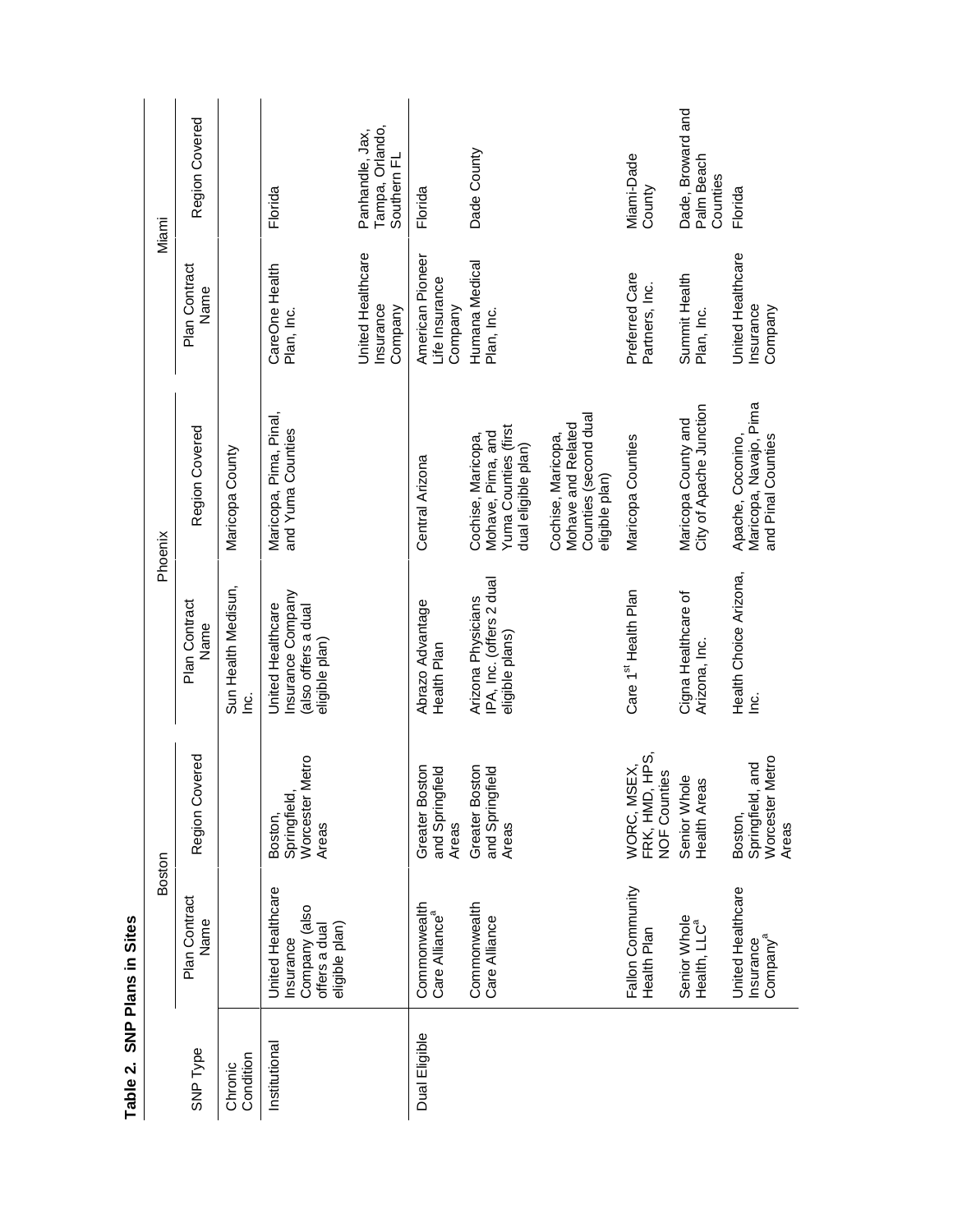| l |
|---|
|   |
|   |
|   |
|   |
|   |
|   |
|   |
|   |
|   |
| с |
|   |
| t |
|   |
|   |
|   |
|   |
|   |
|   |
| ı |

| Miami   | Region Covered        | Miami-Dade<br>County                                                                       | Dade, Broward and<br>Palm Beach<br>Counties        | Dade, Broward,<br>Lucie Counties<br>Martin and St.                         | Miami-Dade<br>County                                                             |
|---------|-----------------------|--------------------------------------------------------------------------------------------|----------------------------------------------------|----------------------------------------------------------------------------|----------------------------------------------------------------------------------|
|         | Plan Contract<br>Name | <b>United Healthcare</b><br>of Florida, Inc.                                               | Vista Healthplan,<br><u>ic</u>                     | Vista Healthplan of<br>South Florida, Inc.                                 | WellCare of<br>Florida, Inc.                                                     |
| Phoenix | Region Covered        | Maricopa, Pinal, Pima,<br>Santa Cruz Counties                                              | Maricopa, Pima, and<br>Apache Junction<br>Counties | Santa Cruz Counties<br>Maricopa, Pima, and                                 | Maricopa and Pima<br>Counties                                                    |
|         | Plan Contract<br>Name | Health Net of Arizona,<br><u>ن</u><br>آ                                                    | PacifiCare of Arizona,<br><u>is</u>                | Southwest Catholic<br>Corporation (Mercy<br><b>Health Network</b><br>Care) | Insurance Company<br>United Healthcare<br>institutional plan)<br>(also offers an |
|         | Region Covered        | Metro<br>and<br>Springfield,<br>Worcester N<br>Boston,<br>Areas                            |                                                    |                                                                            |                                                                                  |
| Boston  | Plan Contract<br>Name | <b>Jnited Healthcare</b><br>institutional plan)<br>Insurance<br>Company (also<br>offers an |                                                    |                                                                            |                                                                                  |
|         | <b>SNP Type</b>       |                                                                                            | Dual Eligible<br>(continued)                       |                                                                            |                                                                                  |

Source: CMS Special Needs Plan Report, January 4, 2006 Source: CMS Special Needs Plan Report, January 4, 2006

<sup>a</sup>Senior Care Options (SCO) Dual Demo Plan <sup>a</sup>Senior Care Options (SCO) Dual Demo Plan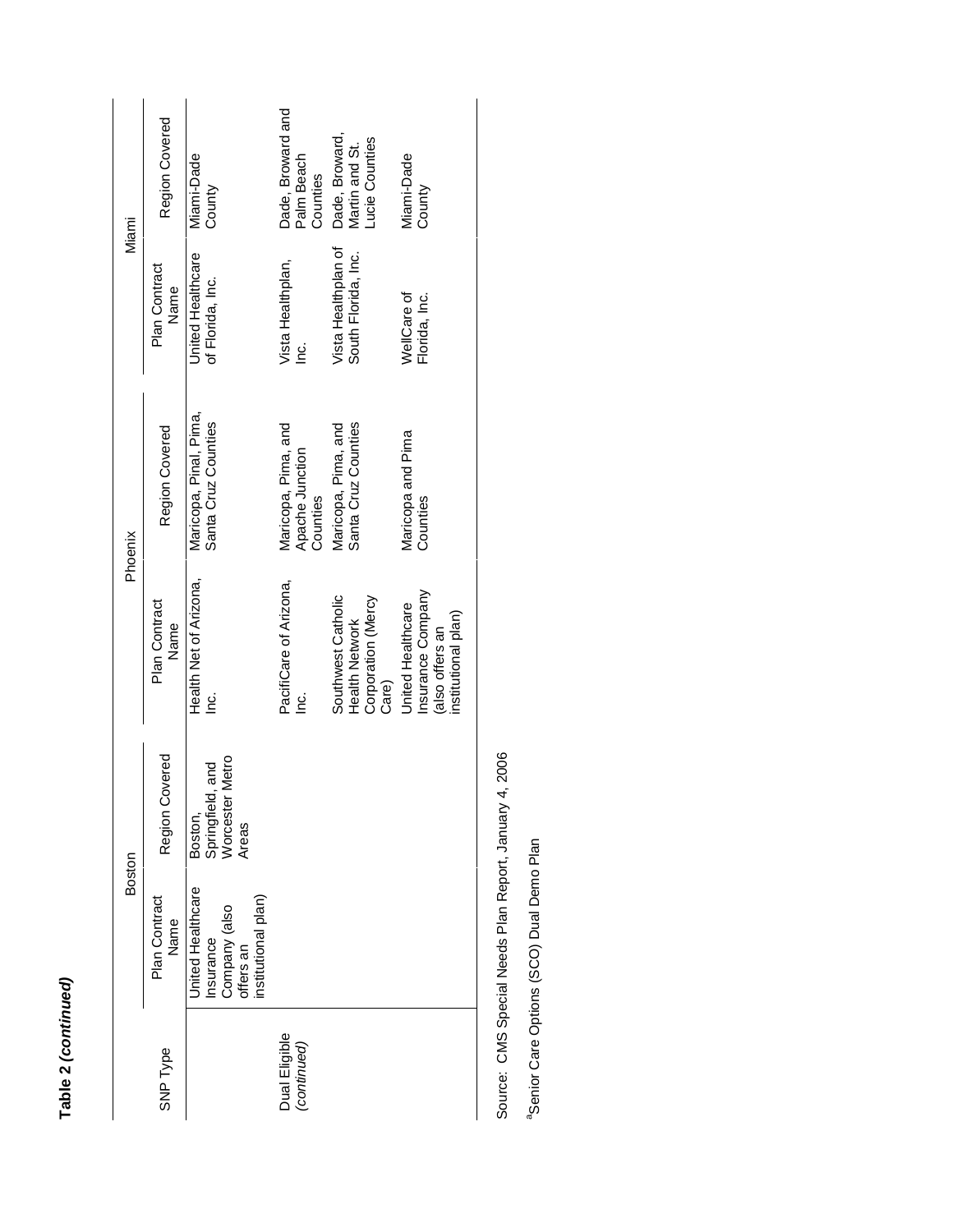$6 -$ 

The next section provides a summary of the major themes and issues that emerged from the three site visits. It is followed by a short section summarizing some of the challenges and opportunities faced by SNPs. Detailed summaries of each site visit follow this overview.

#### **MAJOR SITE VISIT THEMES AND ISSUES**

Considerable diversity was evident among even the small number of SNPs and three market areas we visited. We expect the variation to be even greater among SNPs that have less experience than those we visited and that are operating in states and market areas in which managed care is less well established than in Boston, Phoenix, and Miami.

# Market Environment and SNP Goals and Strategy

Plan goals and strategies reflected differences in the Boston, Phoenix, and Miami marketplaces, in plan relationships to Medicaid, and in plan histories in Medicare and Medicaid:

- The Boston SNP marketplace is dominated by Senior Care Options (SCO), the  $\bullet$ Medicare-Medicaid dual-eligible demonstration program that has been under development for many years and that began enrolling members in 2004. All but one plan that offers SNPs participates in SCO, and the one non-SCO plan that operates a SNP also operates a PACE program<sup>1</sup> and is a Medicaid contractor. The plans we visited all view the SNP program as a way of continuing to expand incrementally the programs they currently operate. Some noted that more non-SCO SNPs may enter the Boston market in 2007 and 2008, potentially changing the market's competitive dynamics.
- The Phoenix SNP marketplace is dominated by well-established Medicaid  $\bullet$ managed care plans that have become SNPs and have "passively enrolled" their existing Medicaid members.<sup>2</sup> These SNPs that include Medicaid have a primary goal of preserving their existing membership but also see SNPs as a way of incrementally expanding their membership. Thus far, the SNPs that do not include Medicaid appear to lack a strategy for obtaining significant enrollment.

<sup>&</sup>lt;sup>1</sup> The Program of All-Inclusive Care for the Elderly (PACE) is a program operating in several parts of the country that provides integrated Medicare and Medicaid services in the community to beneficiaries age 55 or older who have been determined to require the level of care provided by a nursing facility.

<sup>&</sup>lt;sup>2</sup> Passive enrollment refers to a one-time process authorized by CMS in 2005 that permitted SNPs that applied to and were approved by CMS to enroll dual-eligible beneficiaries who were already enrolled in Medicaid managed care plans owned by the same company in the same geographic area for all their Medicare benefits, including the new Part D drug benefit. Passive enrollment thus permitted beneficiaries to continue to receive their drug benefit from the same organization after January 2006, although it also limited their choice of Medicare providers once they enrolled in the SNP. Passively enrolled dual-eligible beneficiaries are allowed to disenroll from the SNP at any time.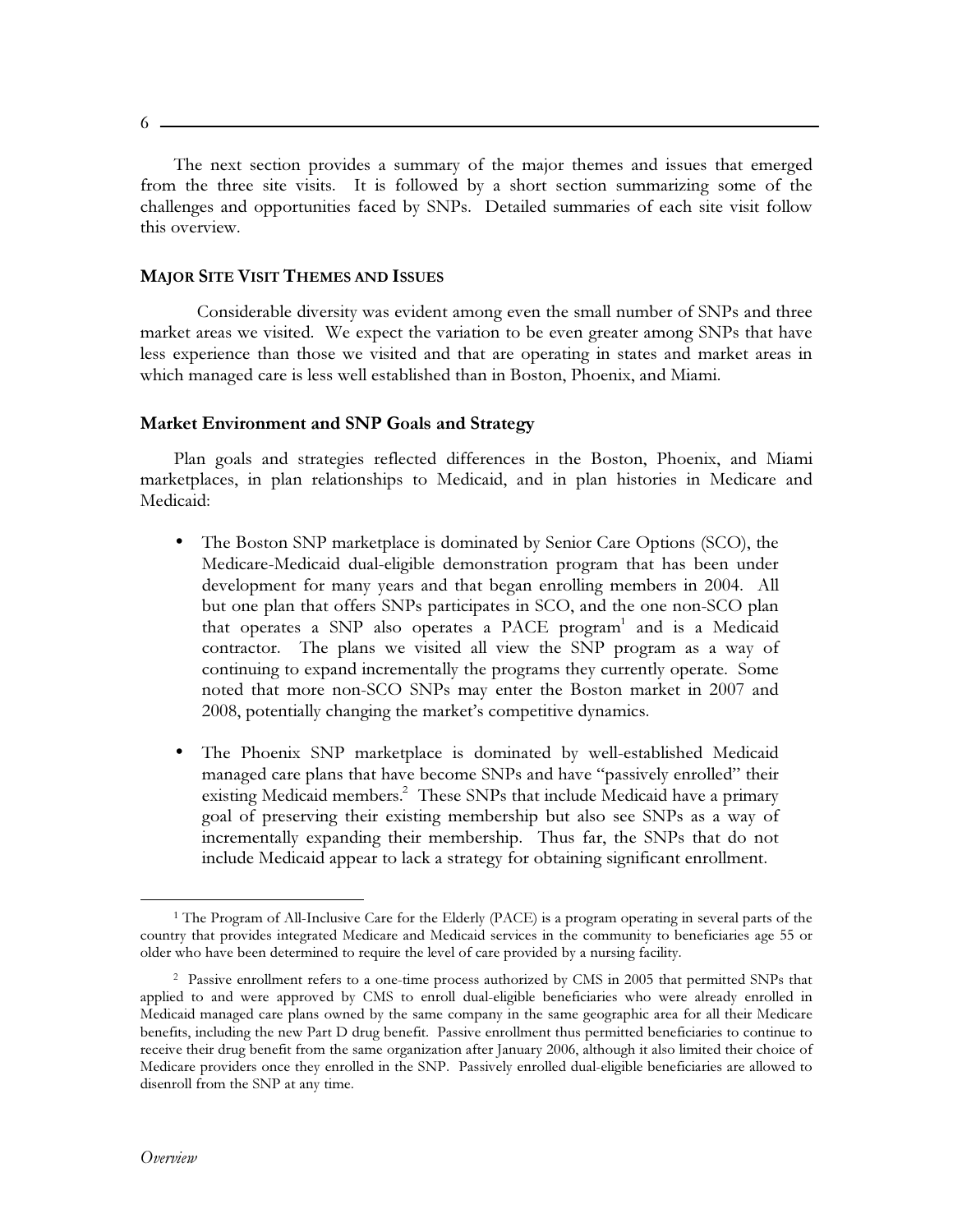The Miami SNP marketplace is characterized by a very high percentage of dual eligibles and Hispanics in the Medicare population, making the south Florida region attractive to dual-eligible SNPs that can market effectively to that population and obtain the higher MA capitation rates paid for duals. The interviewed plans characterized the south Florida market as highly competitive for all MA plans, given the area's high MA capitated payments.

# **Relationships with the State**

SNP relationships with state Medicaid programs are likely to be a key factor in SNPs' prospects for success, since adding Medicaid benefits to the SNP benefit package can enable SNPs to distinguish themselves from other MA plans and demonstrate more clearly the care coordination value they can add.

Most SNPs in Boston and Phoenix have worked closely with the state for many years, reflecting special efforts in both states to establish integrated managed care programs. The Miami SNPs have worked less closely with the state but some expect greater opportunities to do so in the future:

- In Boston, the SCO SNPs enjoy particularly close and well-established  $\bullet$ relationships with the state because of their work together in developing the SCO program, while the non-SCO SNP's relationship with state officials is focused more on its PACE and Medicaid-only products.
	- The SCO SNPs include Medicaid benefits in their capitated benefit package; the non-SCO SNP does not.
- In Phoenix, the SNPs that include Medicaid worked closely with the state and CMS to develop the passive enrollment approach to SNP enrollment, with Arizona appearing to provide a major impetus for national CMS decision making on passive enrollment.
	- The state began discussing options for SNPs with health plans in late 2004 and commissioned the state's actuaries to develop detailed comparisons of Medicare and state managed care requirements to provide background for the discussions.
	- All Medicaid acute care services are included in the SNP benefit package in the SNPs that include Medicaid, and two of those SNPs in the Phoenix area also include Medicaid-funded long-term-care services in their benefit package.
	- The SNPs that do not include Medicaid include only Medicare services in their SNP benefit package.
- In Miami, SNP relationships with the state have been more distant. The state Medicaid agency does not currently contract with SNPs for Medicaid services

7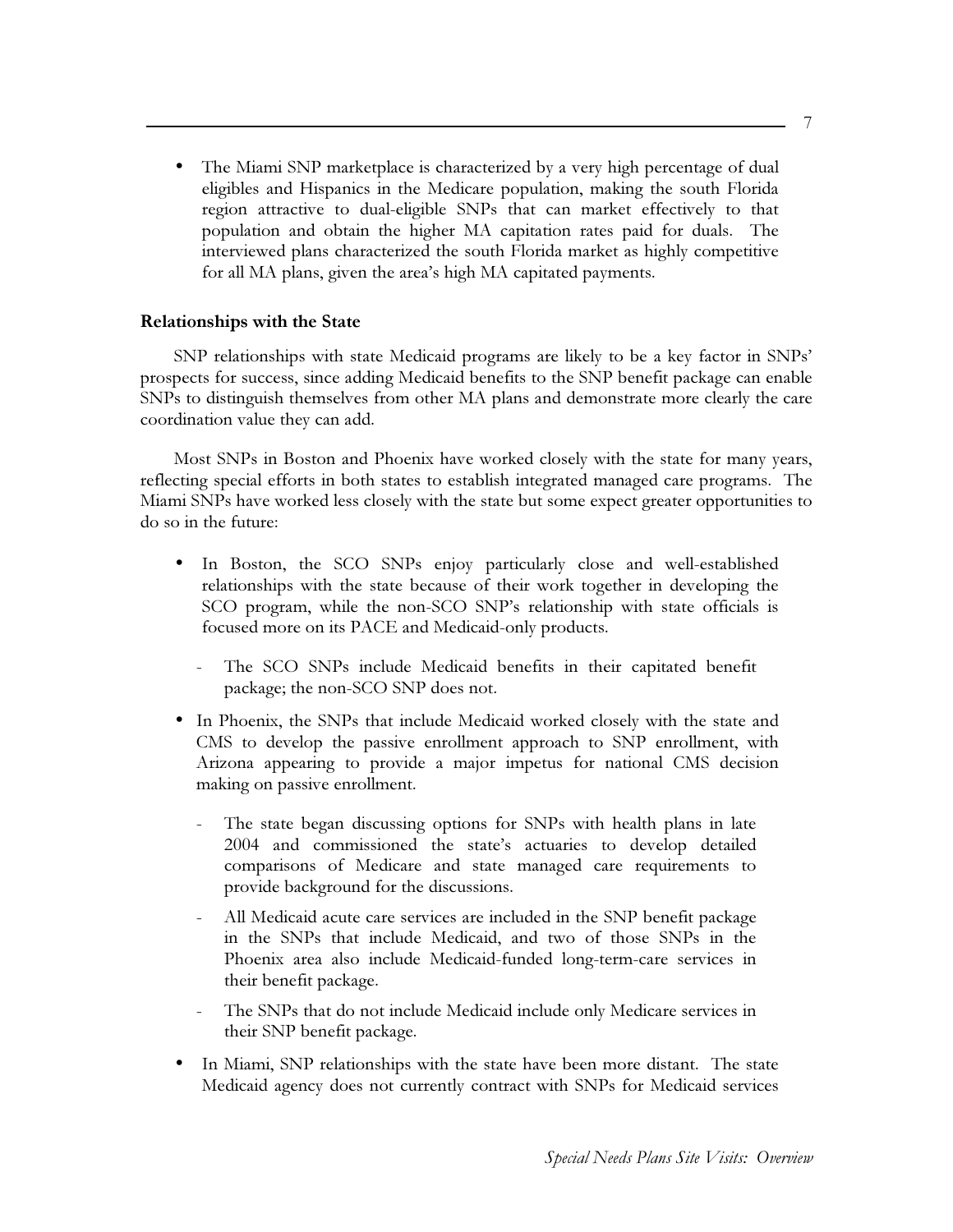and does not coordinate with MA plans for payment of Medicare cost sharing for dual eligibles, leaving MA providers to seek payment directly from the state.

The plans we spoke with were enthusiastic about the potential opportunities for SNPs in the new Florida Senior Care program, a managed integrated long-term-care program currently being developed by the state.

# **Similarities and Differences Among SNPs**

While we were able to visit only a relatively small number of SNPs of different types in the three market areas, we were able to see differences in the approach of different types of SNPs to outreach and enrollment, care coordination and management, nursing facility services, and quality monitoring and improvement. It was generally too early to tell how organizational, infrastructure, and payment issues are likely to play out among different types of SNPs.

Outreach and Enrollment. SNP approaches to outreach and enrollment differed significantly, depending on target populations (dual eligibles age 65 and over, disabled duals under age 65, institutionalized, or chronically ill) and whether SNPs benefited from passive enrollment:

- Dual-eligible SNPs relied on the broadest marketing strategies, aiming at physicians, hospitals, community organizations, and beneficiary advocacy groups.
- Institutional SNPs marketed primarily to nursing facilities and families of  $\bullet$ residents.
- Chronic condition SNPs focused primarily on physicians and other chronic  $\bullet$ care providers.
- SNPs with passive enrollment focused heavily on keeping their current  $\bullet$ enrollees, with little emphasis so far on broader marketing.
- $\bullet$ Few SNPs believed that television, newspapers, or other media would be effective in reaching potential members, although most thought that direct mailings would be if contact information could be obtained.
- $\bullet$ The Miami SNPs emphasized strongly the importance of community-based and personalized marketing to south Florida's dual-eligible and heavily Hispanic population.
- Few SNPs in Boston, Phoenix, or Miami have a well-developed strategy for  $\bullet$ marketing to the very large portion of dual eligibles who are already autoenrolled in stand-alone prescription drug plans (PDPs).

8.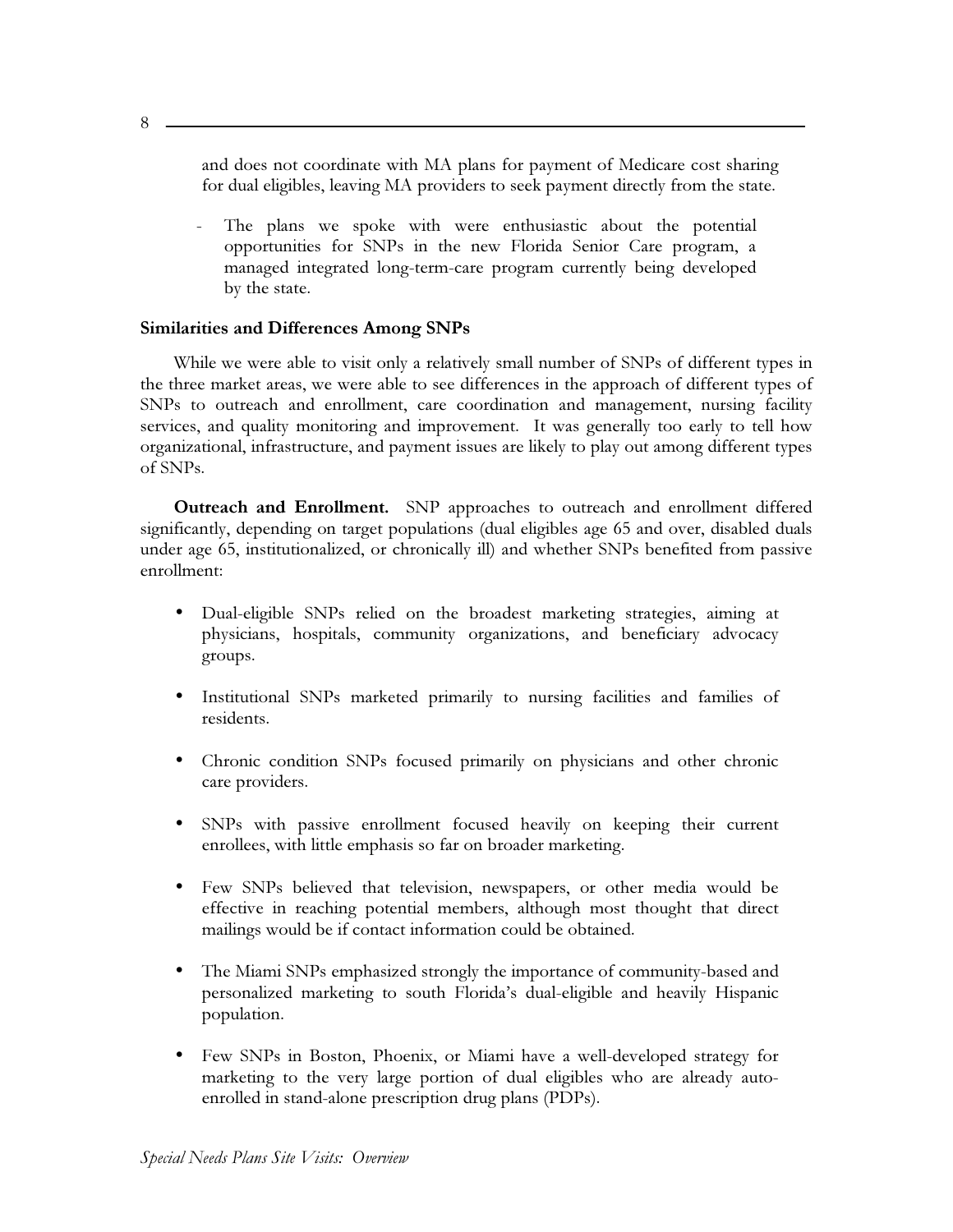$\bullet$ SNPs have found it difficult (some said impossible) to take advantage of the CMS Web-based plan finder tool since their specialized focus and broader benefits do not fit well into the current plan finder format.

Care Coordination and Management. The SCO SNPs in Boston and the SNPs that include Medicaid in Arizona have well-developed care coordination and management programs they can build on, but the other SNPs in those areas appear to be in the relatively early stages of developing care coordination programs for the SNP population. One plan in Miami has a care coordination program based on the efforts of its Miami-area community services partner, and another plan uses the same care coordination model in Miami that it uses elsewhere in the nation.

**Nursing Facility Services.** Providing prescription drug services to enrollees in nursing facilities is likely to present significant challenges for SNPs that have not previously been at risk for drug use in these settings. With the exception of institutional SNPs and one dual-eligible SNP in Phoenix that also participates in Arizona's Medicaid managed longterm-care program, the SNPs we visited had little experience in dealing with enrollees in nursing facilities.

The SNPs with experience serving enrollees in nursing facilities said that good relationships with nursing facilities were crucial to their success. Their care model relies heavily on stationing their own nurse practitioners on site in the nursing facilities to help manage enrollees' care. They indicated that it was less crucial to deploy their own consultant pharmacist to the facilities because nurse practitioners could help assure appropriate drug prescribing and utilization.

The SNPs that include Medicaid in Arizona that have been participating in the state's Medicaid managed long-term-care program have been at financial risk for prescription drugs in nursing facilities for many years, and the SCO SNPs in Boston have also been at risk for drugs in nursing facilities. A closer look at their experience could be useful for SNPs that are new to prescription drug responsibility in these settings.

**Quality Monitoring and Improvement.** The SCO SNPs in Boston and the SNPs that include Medicaid in Phoenix have already put in place substantial quality monitoring and reporting systems because of dual-eligible demonstration requirements in Boston and state Medicaid requirements in Arizona. The other SNPs do not appear to have any special quality monitoring efforts underway at this point, beyond CMS requirements.

The SNPs in all three areas underscored the importance of developing quality monitoring and performance reporting systems to enable SNPs to demonstrate that they are adding value beyond what a standard MA with prescription drug benefits (MA-PD) or PDP might offer. Several plans noted that a CMS evaluation of SNPs is due to Congress at the end of 2007 and that Congress must act to extend the SNP authorization beyond 2008. This means that SNPs will need to demonstrate their value within a relatively short time.

**Organization and Infrastructure.** Most SNPs in Boston, Phoenix, and Miami have so far not made major changes to their SNP organization or infrastructure, such as adding new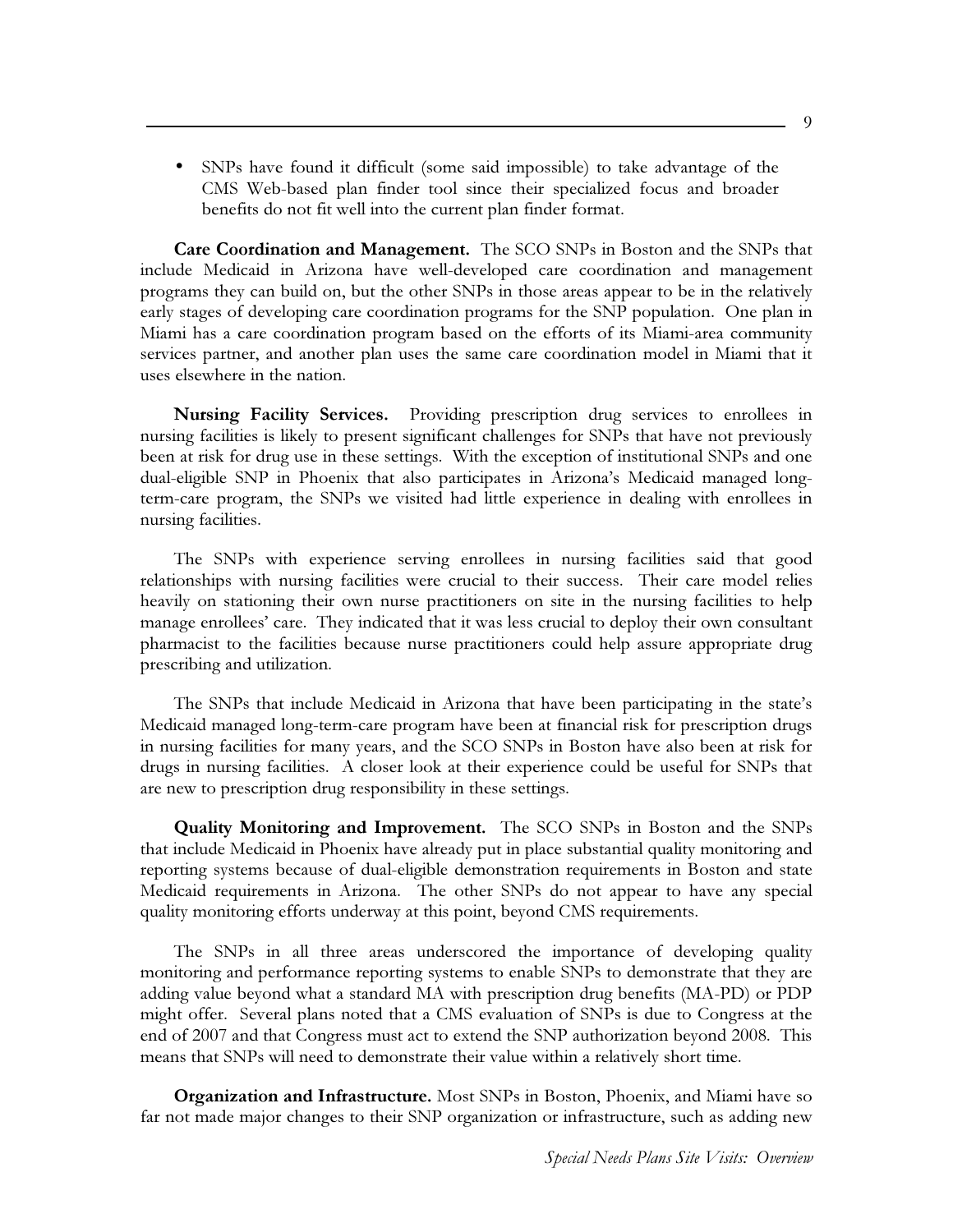departments, staff, or data systems. The SNPs we visited plan to build incrementally on the plans' existing infrastructure.

**Financing and Payment.** The SNPs in all three areas expect that MA capitated payments will be adequate to cover their costs, especially with the full phase-in of the CMS Hierarchical Condition Category (CMS-HCC) risk-adjusted capitated payment system in 2007. The SCO SNPs in Boston expressed some concern that payment would not be adequate in future years without a frailty adjuster (which they now have), but SNPs in Phoenix expressed less concern, perhaps because they do not currently rely on a frailty adjuster.<sup>3</sup>

The Boston SCO SNPs and state officials indicated that requiring SNPs to keep separate track of Medicare and Medicaid funding streams was somewhat burdensome for plans, but the SNPs that include Medicaid in Phoenix reported that it was not a problem for them, probably reflecting their longer experience with the process. The SNPs in both areas indicated that these financial and accounting requirements did not affect their relationships with providers or their clinical care coordination efforts. The separate accounting could be handled as a "back office" matter that providers and clinicians do not have to deal with.

## **Contracting with CMS and Implementation Challenges**

SNPs in all three market areas described the process of contracting with CMS as somewhat unpredictable and filled with last-minute changes in signals. The CMS central office rather than regional offices handled nearly the entire SNP contracting process, making it difficult for CMS to account adequately for unique state and local circumstances.

The SNPs in Boston and Phoenix noted significant difficulties in obtaining correct enrollment information from CMS for the January 1, 2006, start-up of Part D.

SNPs that also contracted for Medicaid services all noted the many conflicts between Medicare and Medicaid rules dealing with bidding, contracting, enrollment, marketing, complaints and grievances, reporting, monitoring, and rate setting, and urged CMS and states to work to reduce these administrative barriers in order to facilitate better integration of the two programs. Those we interviewed in Boston noted that a three-way agreement among the state, CMS, and SNPs that was developed as part of the SCO program deals effectively with many of these issues.

<sup>&</sup>lt;sup>3</sup> The frailty adjuster is a provision in PACE programs and CMS dual-eligible demonstration programs under which CMS makes higher per-enrollee payments for enrollees with significant limitations on activities of daily living. It is scheduled to be phased out for the dual-eligible demonstration programs and will not be available to them after 2007. CMS is considering applying a frailty adjustment broadly across all MA plans. The earliest that could take effect would be 2008.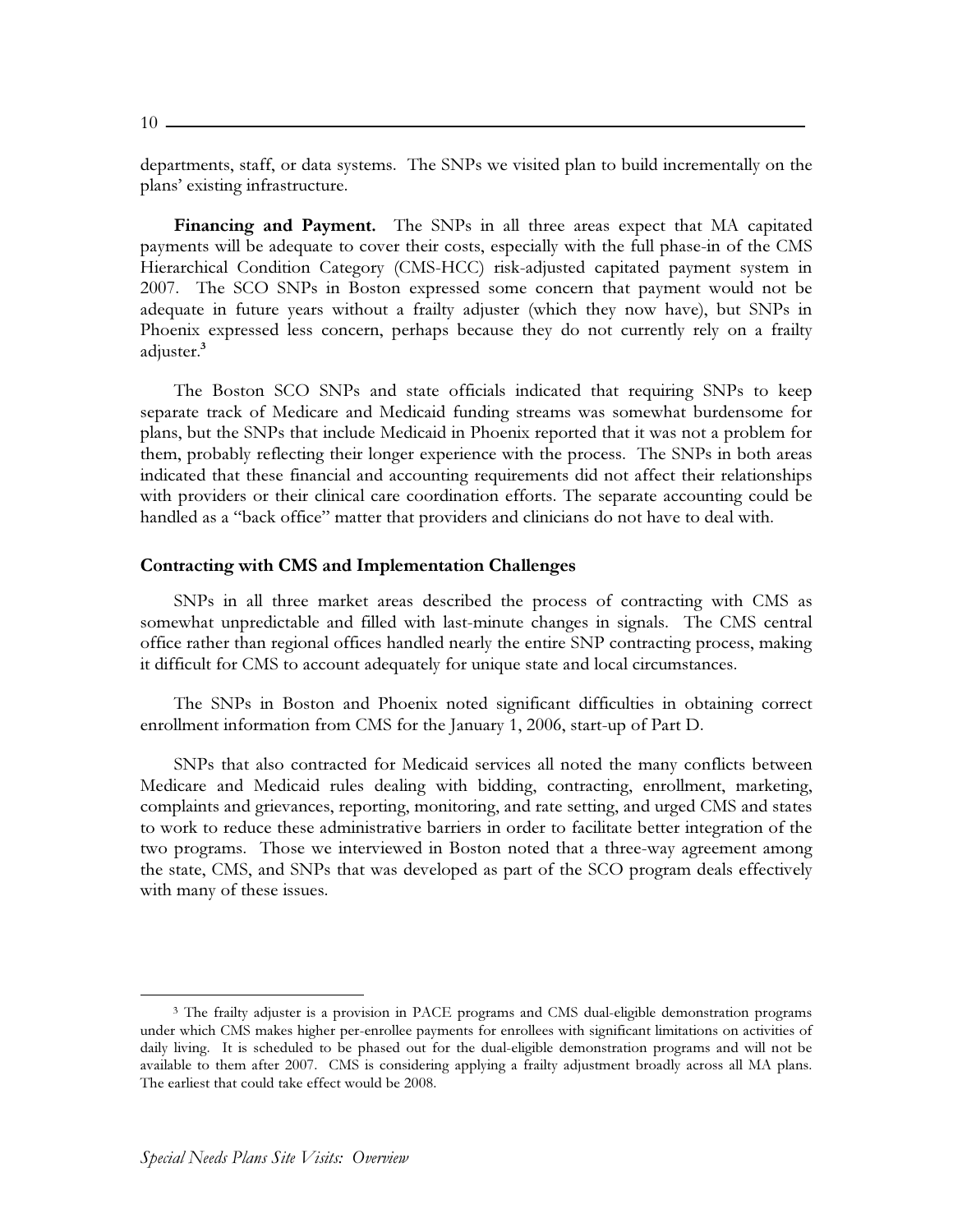The SNPs in Boston and Phoenix noted few difficulties with provider or beneficiary advocacy groups during SNP implementation, stressing that Medicaid managed care was well established in both areas, although more so in Phoenix.

# **MAJOR CHALLENGES AND OPPORTUNITIES FOR SNPS**

While the site visits provided only limited initial snapshots of three market areas, they and other early developments around the country helped to identify some key emerging opportunities and challenges for SNPs:

- One of the biggest challenges for SNPs over the next year will be to obtain sufficient enrollment to support the managed care infrastructure needed to serve beneficiaries with special needs.<sup>4</sup> Most of the plans we visited had an enrollment base either from passive enrollment or in other plan offerings that they considered sufficient to get them started, experience in dealing with special needs populations, and the provider networks, staff experience, and information systems needed to serve their current enrollees and the incremental growth they project over the next year. Nationwide, however, CMS has autoenrolled over 90 percent of dual-eligible beneficiaries in stand-alone PDPs for their Part D drug benefit. As SNPs and other MA plans seek more growth in future years, they face the challenge of marketing to a dual eligible population that is already receiving a full array of Medicare benefits in fee-for-service (FFS) settings. Even in Arizona, where an unusually large percentage of dual eligibles was "passively enrolled" in SNPs, about 84 percent of dual eligibles are in PDP<sub>s</sub>.
- SNPs with significant relationships with states that are actively seeking to work with SNPs to better integrate Medicare and Medicaid acute and long-term-care services in managed care organizations appear to have better prospects for expanding enrollment and improving beneficiary care than SNPs that are planning to offer only Medicare benefits. It is not clear that SNPs providing only Medicare benefits will be able to offer dual-eligible beneficiaries enough added value to persuade them to leave the FFS Medicare system. Since dualeligible beneficiaries' responsibility for Medicare FFS cost sharing is already quite limited, SNPs generally cannot use lower cost sharing as an enticement for dual eligibles to enroll. In addition, most regular MA-PD plans have experience in coordinating Medicare acute care benefits, so Medicare-only SNPs may not be able to distinguish themselves clearly from other Medicareonly managed care options. In Boston and Phoenix, many SNPs have worked closely with state and CMS officials to develop managed care programs that integrate Medicare and Medicaid services. Florida has six years of experience with a pilot managed care program aimed at better integration of Medicaid

<sup>&</sup>lt;sup>4</sup> As of early June, 2006, CMS had not released any information on SNP enrollment.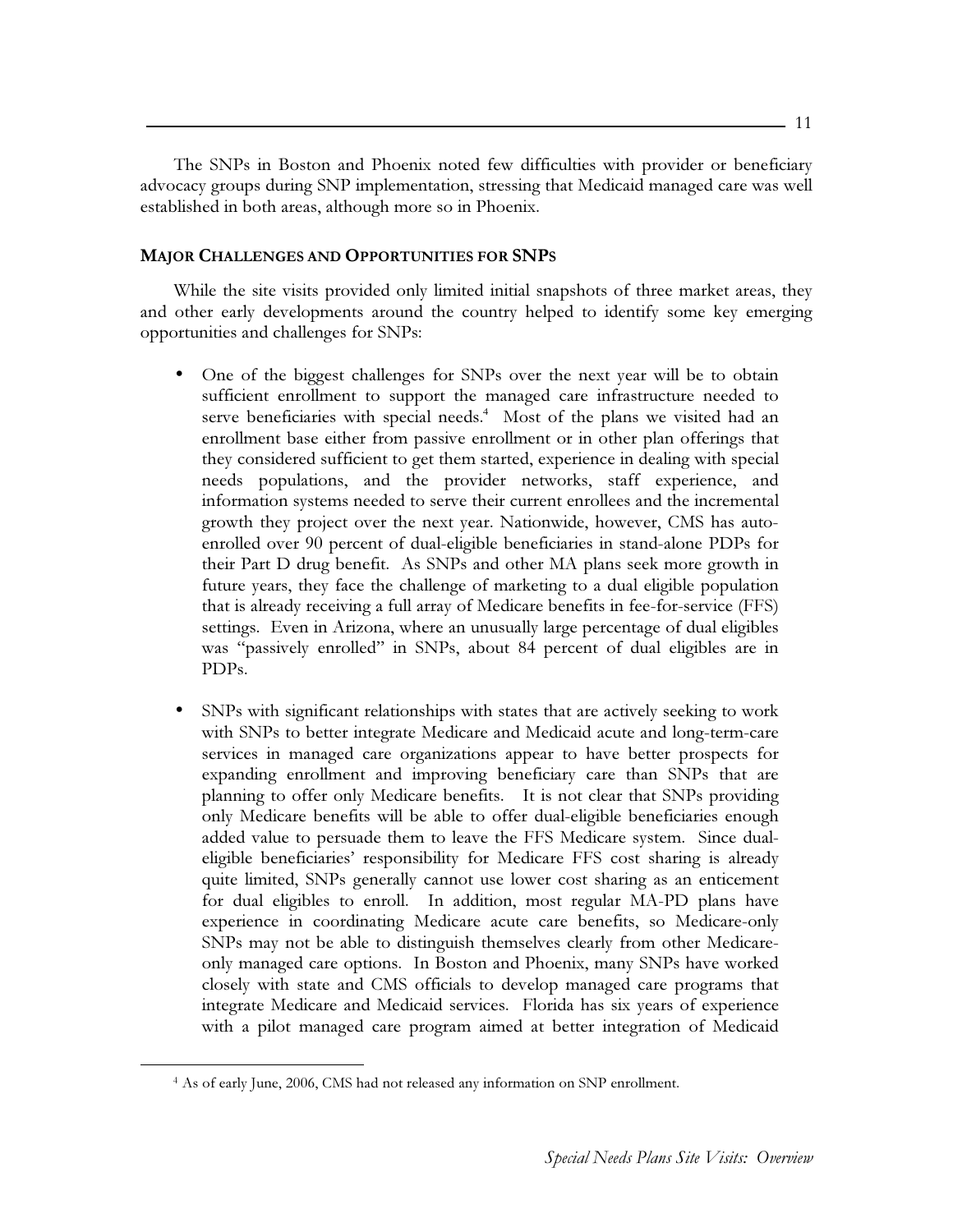acute and long-term care services for frail elderly dual eligibles (the Nursing Home Diversion Program), and is developing a new managed care pilot program for Medicaid beneficiaries age 60 and older in two areas of the state (Florida Senior Care) that is expected to provide opportunities for SNPs to contract with the state to cover Medicaid services. About ten other states either have or are developing ways of better integrating Medicaid and Medicare services, but most states have no current plans to do so, which could limit SNP opportunities in those states.

- SNPs and states committed to better coordination of Medicare and Medicaid services must deal with numerous differences between Medicare and Medicaid rules for bidding, contracting, enrollment, marketing, complaints and grievances, reporting, monitoring, and rate setting, although CMS and some states with integration experience have been making progress in reducing some obstacles to integration. States such as Massachusetts, in which dual-eligible managed care demonstration programs have been developed with CMS assistance, have devised effective solutions for many of the problems within the context of the demonstration, but the problems remain substantial for SNPs that are not part of the demonstration. Reducing the many administrative barriers to integration of Medicare and Medicaid managed care will likely require continuing top-level attention by CMS, states, and SNPs.
- Assessing and demonstrating the value added by SNPs in the short term presents major challenges for CMS and SNPs, given the time needed to establish effective organizations, the relative lack of performance measures for the care coordination and other extra services SNPs are expected to provide, and the current limited availability of data on Part D drugs and MA plan services. The congressionally mandated evaluation of SNPs, which is due at the end of 2007, may not be sufficient to provide a full assessment of SNPs before the current authorization for SNPs expires at the end of 2008.

 $12 -$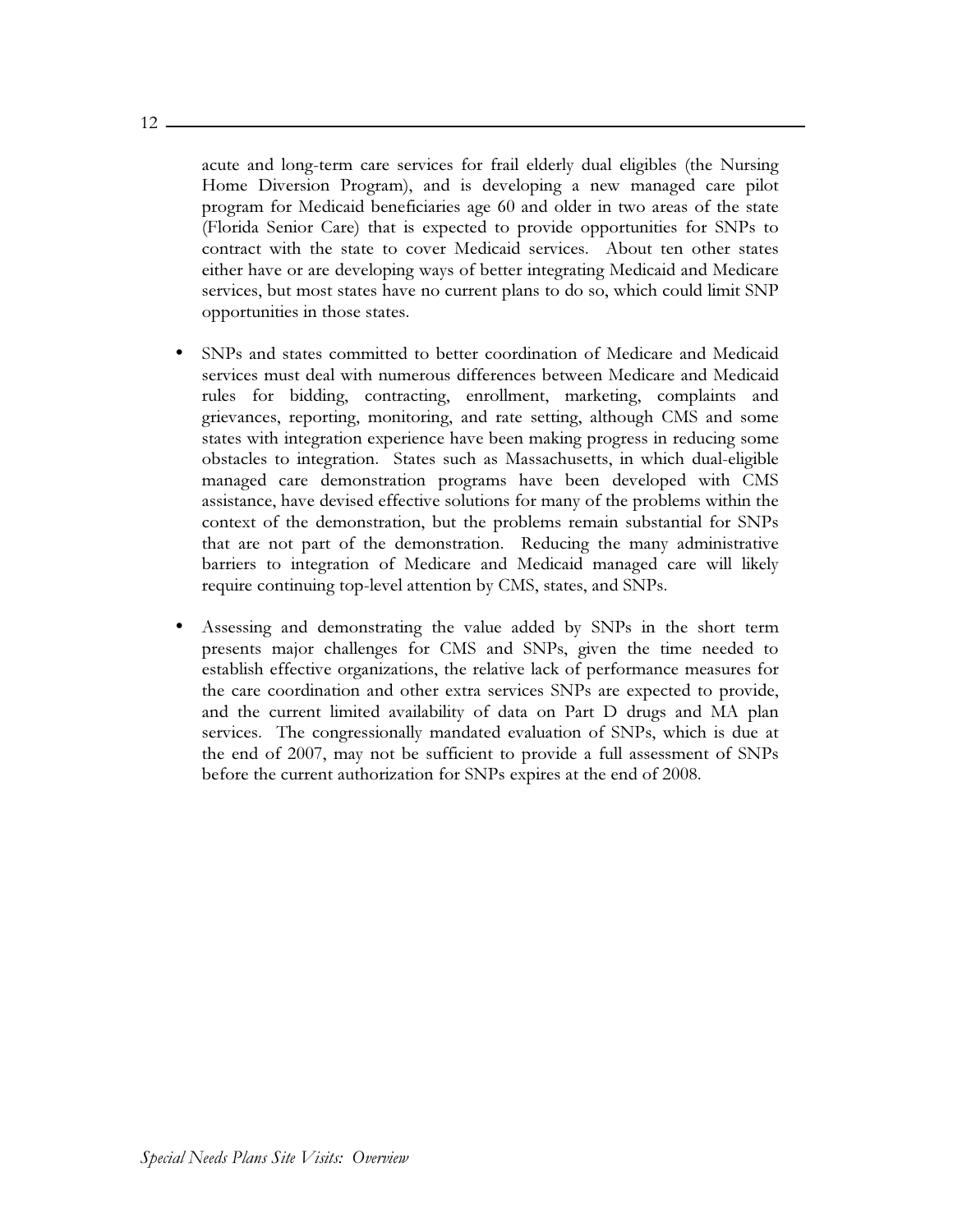# SPECIAL NEEDS PLANS SITE VISIT **SUMMARIES**

#### **BOSTON, MASSACHUSETTS**

We interviewed five of the six plans offering SNPs in the Boston area on February 15– 16, 2006 (and received information on six SNPs because one of the plans offers more than one SNP). One of the interviewed SNPs is an institutional SNP while the other five are dualeligible SNPs. Two of the interviewed dual-eligible SNPs participate in the Senior Care Options (SCO) program. SCO is a CMS dual-eligible demonstration program that was created in 2002 when the Medicaid agency entered into an agreement with CMS to provide integrated and coordinated care for the dual-eligible population age 65 and older; it began enrolling members in early 2004. We also interviewed several CMS regional office staff as well as a Medicaid agency official who has been extensively involved in the development of the SCO program.

#### Market Environment and SNP Goals and Strategy

Most of the plans we spoke with in the Boston marketplace entered into SNPs as a natural extension of the services they were already providing for special needs populations. Many of the plans offering SNPs in the Boston area have a history with the SCO program. When SNPs became an option, both CMS and the state Medicaid agency saw the SNP program as an opportunity to bring the SCO demonstration project under the Medicare Advantage umbrella. The SNP authority also presented an opportunity for plans to extend services to populations not covered under the SCO program (the dual-eligible disabled population under age 65) through institutional and dual-eligible SNPs, thus enabling the plans to expand their membership. However, plans wanting to cover these non-SCO populations were required to establish separate SNPs to do so.

The one plan we spoke with that was not affiliated with the SCO program appears to have established its SNP as a way of filling out its portfolio of MA options for current members and did not have an immediate goal of using its SNP to expand membership. Rather, in providing the new MA option, the plan primarily hoped to retain the large number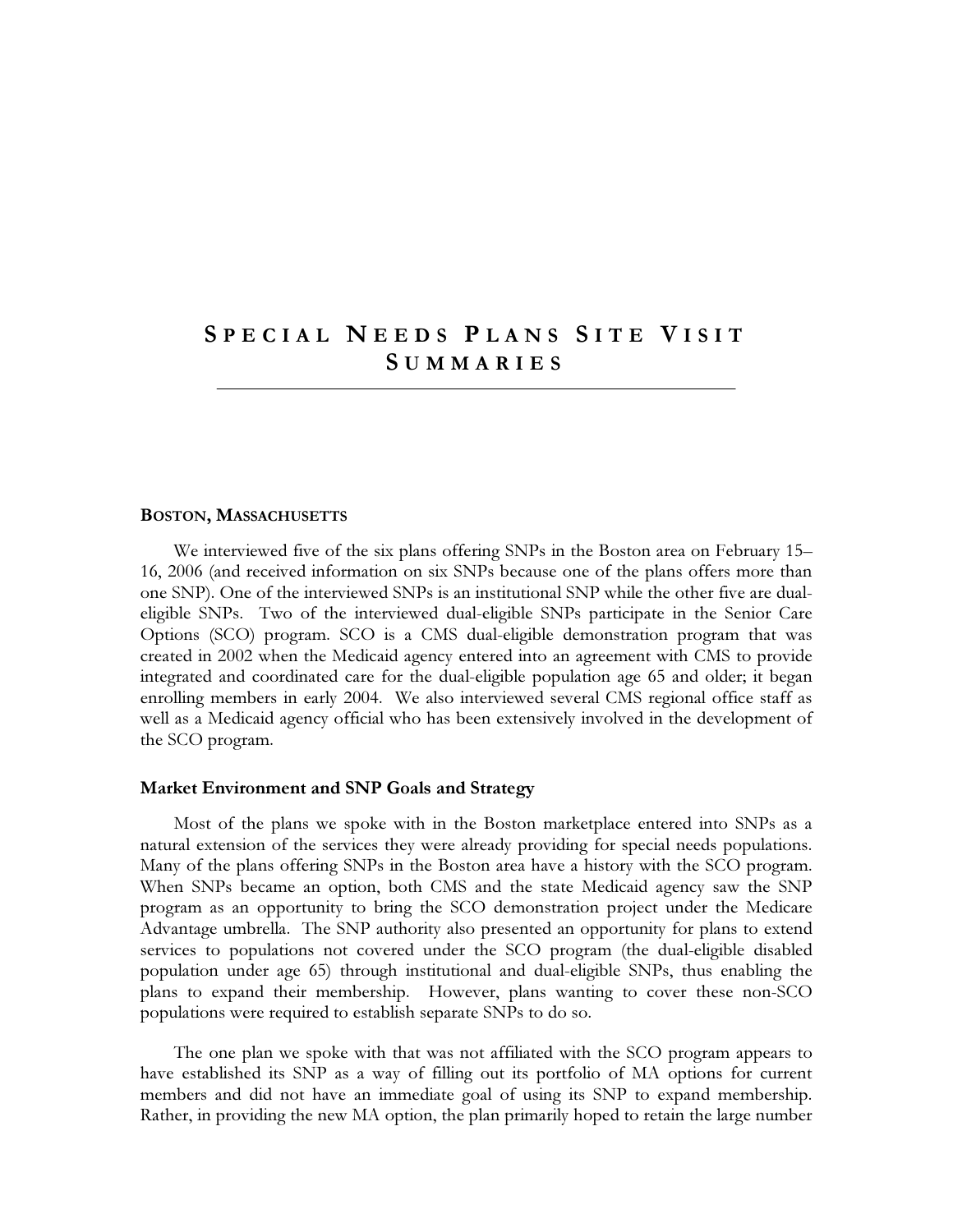of dual eligibles already in its membership and would consider incremental membership growth to be an additional benefit.

The SCO plans have been able to build on the pre-existing dual-eligible demonstration program to dominate the Boston-area SNP market. Only one non-SCO plan came forward with a SNP for 2006. State officials suggested that barriers to new plan entrants for SNPs included the short time frame CMS provided for setting up SNPs, the established presence of the Program of All-Inclusive Care for the Elderly (PACE) in the state, and providers' reluctance to contract with new plans. However, respondents said that new entrants, especially from national plans, are likely in the Boston market in upcoming years, as are expansions of existing SNP programs. One plan suggested that the planned SCO reprocurement in 2008 will prompt the national plans to enter the market soon.<sup>5</sup> The same plan expressed some concern that the larger plans with their greater resources will define the SNP market before smaller, local plans have a chance to build relationships with community advocates and state agencies to demonstrate what a good SNP organization should look like.

#### **Relationships with the State**

The plans with SCO SNPs enjoy close and well-established relationships with the state because of their many years of work together in developing the SCO program. The non-SCO plan's relationships with the state revolve primarily around its PACE plan and its regular Medicaid managed care plan. As noted above, plans that are in the SCO program must set up separate SNPs to cover the non-SCO dual eligible population (disabled duals under age 65). There is less support from the state for these separate non-SCO SNPs. Some non-SCO plans told us that they would like to coordinate more fully with Medicaid to enrich their SNP services by including Medicaid benefits in the SNP benefit package.

#### **Similarities and Differences Among SNPs**

**Outreach and Enrollment.** Most of the SNPs in Boston benefited from some level of passive enrollment, whether it was retaining their members from the SCO program as the plan transitioned to SCO SNP status or passively enrolling a small number of voluntarily enrolled dual eligibles already in their non-SCO Medicaid plans. Beyond the initial enrollment, it is unclear how the plans will enroll additional members in their SNPs. While all the SNPs stated that the large number of dual eligibles in the market represents a major membership opportunity, especially those enrolled in stand-alone prescription drug plans (PDPs), none of the plans appeared to have a well-developed strategy for marketing to the

<sup>&</sup>lt;sup>5</sup> The state's Medicaid agency will allow plans to submit bids in 2008 to participate in SCO plans in 2009.

<sup>&</sup>lt;sup>6</sup> Massachusetts does not mandate enrollment of dual eligibles in Medicaid managed care, and voluntary enrollment outside SCO plans is small.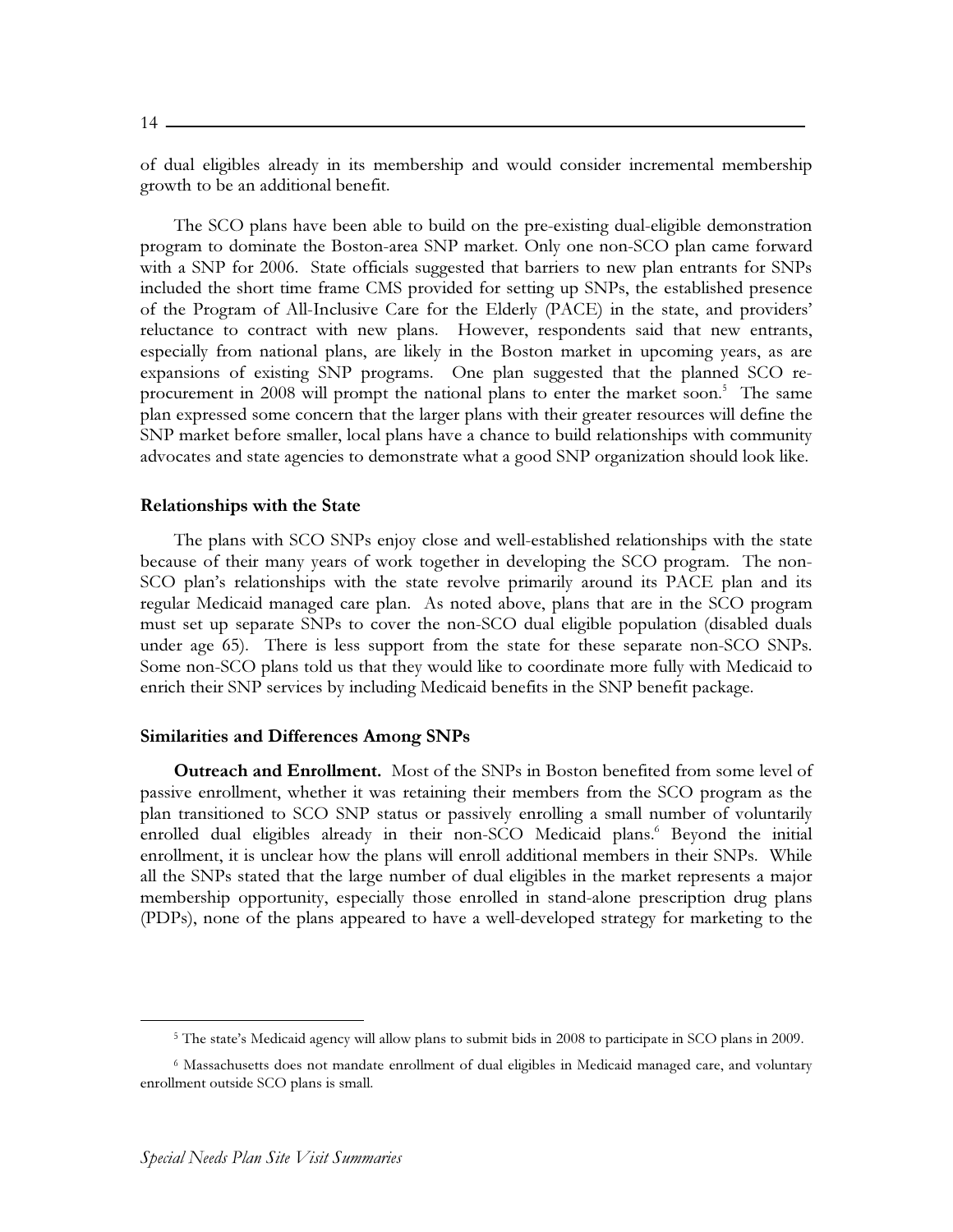dual eligibles who were auto-enrolled in PDPs.<sup>7</sup> Aside from the passive enrollment, enrollment numbers for new members are still relatively small.

Most of the plans recognize that standard marketing tools (e.g., television, newspaper, or other media) and outreach approaches are not effective with the SNP population. Rather, marketing to this population requires collaboration with people or organizations involved with their care to help foster awareness of SNP options. SNPs reaching out to institutionalized individuals could market primarily to the "captive audiences" in nursing facilities and the families of residents, assuming the plans already have relationships with the nursing facilities. Plans reaching out to dual eligibles in the community could use "targeted" marketing," which involves coordination with physicians, hospitals, senior centers, houses of worship, and beneficiary advocacy groups to reach out to the dual population. Several plans indicated that maintaining good relationships with primary care physicians (PCPs) in particular is a key strategy for future enrollment.

Targeted marketing, however, especially through physicians, raises some issues with CMS's MA marketing guidelines, which state that physicians are not permitted to steer patients to one plan or another. Physicians can declare their affiliation with a specific plan they are contracted with through a one-time direct mail or e-mail announcement, but they must include in any future affiliation announcements all other MA plans, and all affiliation communication materials that describe MA plans in any way must be approved by CMS. Providers offering informational pamphlets on one plan must also provide information on all other available plans they contract with. For the plans relying on community providers to refer patients to SNPs, the CMS restrictions may prove problematic. One plan indicated that the standard MA marketing guidelines do not sufficiently address the unique challenges of the dual population. As the SNP model moves forward, CMS's rules and prohibitions on primary care physicians and the type of role they can play in guiding patients could undermine efforts to serve the dual-eligible population.

Plans looking to differentiate their SNPs from other plans (standard MA plans and other SNPs) have also run into difficulty with the CMS Web-based plan finder tool in that its current format does not fit well with the SNPs' specialized focus and broader benefits. The SNP information on the plan finder is "misleading and useless," one respondent told us.

**Care Coordination and Management**. The SCO SNPs have put in place welldeveloped care coordination and management programs that can provide the foundation for better serving the SNP population. The non-SCO SNP does not have SNP-specific care coordination and management programs, and is using the programs that service all its members, including those in other Medicare Advantage plans. The non-SCO SNP has a unique integration-of-care model in its PACE plan that is not easily translated for broader SNP use because it includes plan-owned day centers with salaried physicians and staff teams that coordinate member care. The PACE integration-of-care model is expensive to operate,

<sup>7</sup>As of May 7, 2006, about 97 percent of the 192,000 full dual eligibles in Massachusetts had been autoenrolled in stand-alone PDPs (Kaiser Family Foundation, statehealthfacts.org).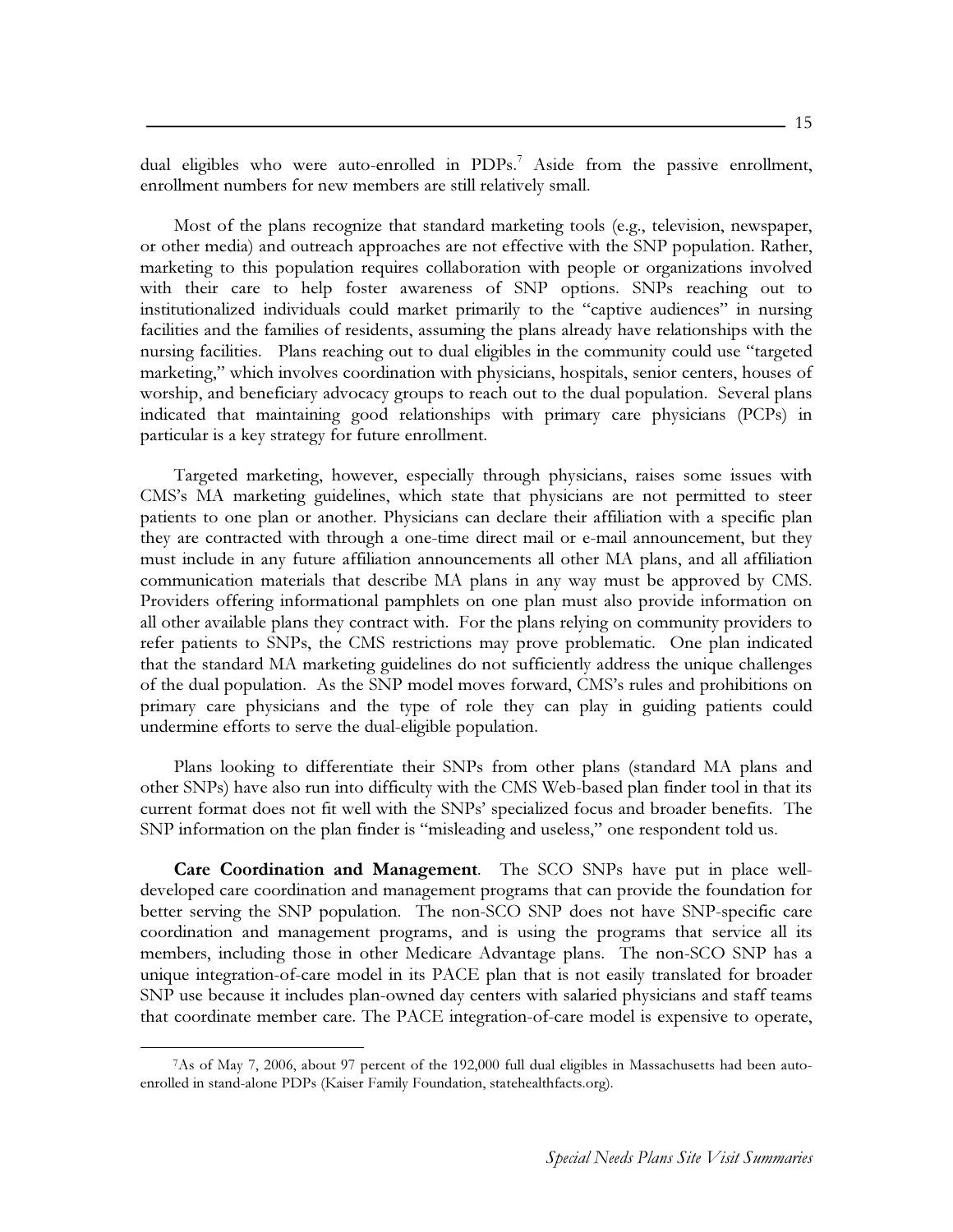$16 -$ 

we were told, and therefore may be difficult to use more broadly under a SNP. At present, the extent of care coordination for the non-SCO SNP is limited primarily to disease management and medication management.

Nursing Facility Services. Aside from the institutional SNP in the Boston market, most SNPs in Massachusetts have little experience in dealing with enrollees in nursing facilities. The plan with a long history of serving institutionalized members credits its success to good relationships with nursing facilities as well as to a care model based heavily on salaried, on-site nurse practitioners who manage patient care. On-site nurse practitioners hold graduate degrees, are trained in geriatrics, and can act as medical diagnosticians by providing a level of assessment and medical management that nursing facility staff do not normally provide. The nurse practitioners not only assist with managing care, but they also help ensure appropriate drug prescribing and utilization.

The SNP with a background in institutional care also maintains on-site consultant pharmacists who advise nurse practitioners on drug utilization. The consultant pharmacists' primary role is to manage acute drug utilization for the purpose of benefiting medical outcomes rather than containing costs.

Another SNP we spoke with indicated that it is working to adopt a similar nurse practitioner model, even though staffing challenges may slow the process. A third SNP relied on contracting with nursing facilities to provide management along with skilled care.

**Quality Monitoring and Improvement**. The SCO SNPs have put in place substantial quality monitoring and reporting systems in response to the dual-eligible demonstration requirements. The SCO program has many requirements for guidelines of care for the elderly population, report cards and measurement for PCPs dealing with this population, and strategies to improve delivered care. For example, the SCO program has developed sets of requirements for conditions such as diabetes and congestive heart failure that plans now use for the dual SNP program. One plan relies on a multi-pronged approach to quality monitoring, which includes using CMS's regulatory requirements as well as reports provided to plan PCPs on utilization and cost measures. The true challenge for the SCO SNPs is in determining how to measure and monitor care for very frail institutional SNP patients since HEDIS measures do not work well for this population.

The one non-SCO SNP we spoke with has not established quality monitoring and reporting systems specific to its SNP and is planning to use the same reporting methods required by CMS for the broader MA population, which is consistent with current CMS SNP requirements. However, the plan expects changes in the HEDIS data requirements as well as new measures from CMS for different types of SNPs.

**Organization and Infrastructure.** The SCO SNPs in Boston have not had to make major changes to their organization or infrastructure because they have been building incrementally on the plans' existing infrastructure. This may prove to be less true for the non-SCO SNP. The one plan that is expanding its care model to include nurses and nurse practitioners indicated that the greatest impediment is recruitment of nursing personnel to staff the model.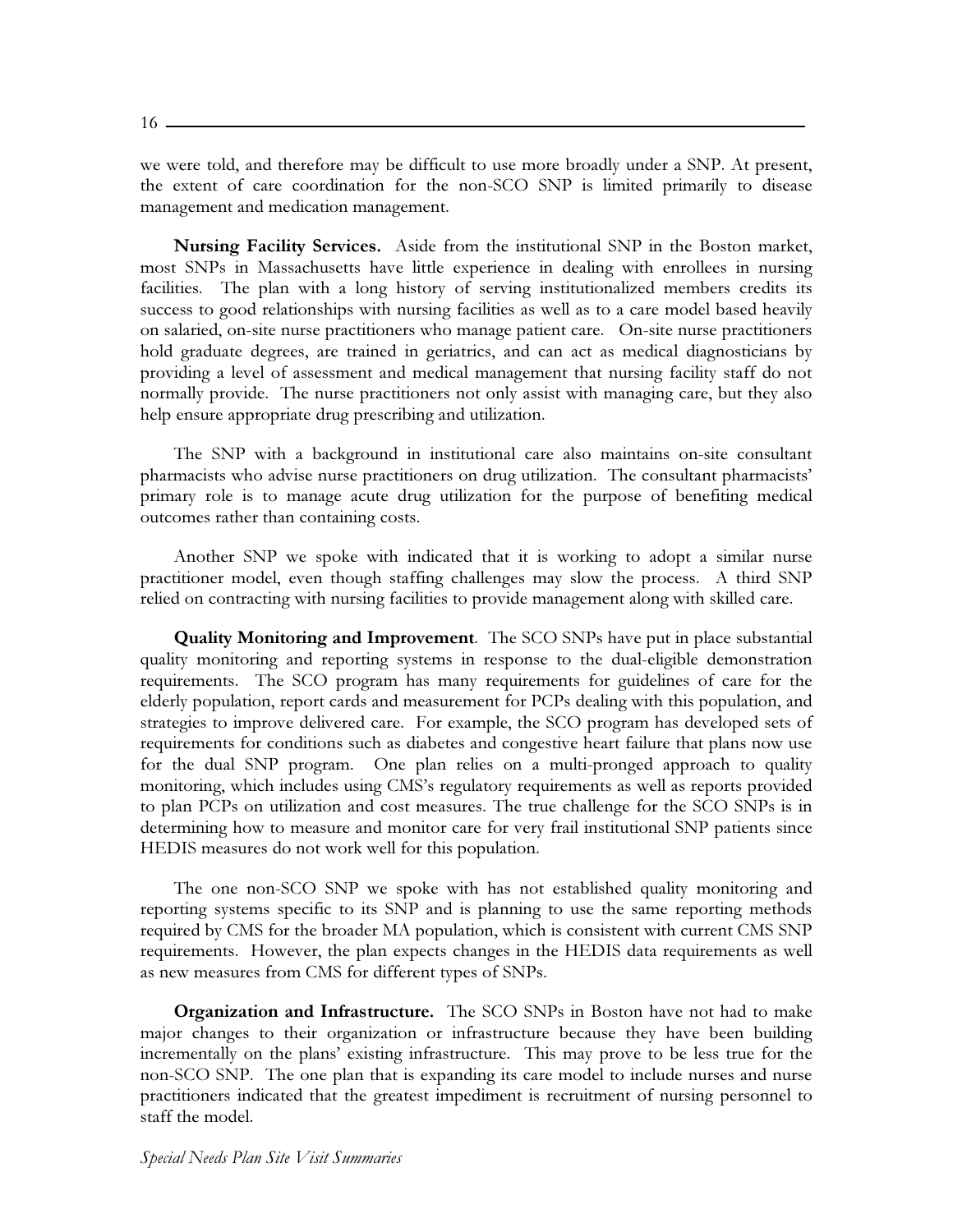**Financing and Payment to Providers.** Most SNPs in Boston expect that the MA payments will be adequate to cover their costs, especially with the full phase-in of the CMS-HCC risk-adjusted capitated payment system in 2007. While one SCO SNP expressed some concern that payment would not be adequate in future years without a frailty adjuster (which is now in place but will be phased out after 2007), another SCO SNP remained unconcerned after its analysis of the Medicare payment with and without the frailty adjuster showed the payments to be roughly comparable. The SCO SNPs were more apprehensive about the adequacy of the Medicaid payment, noting that Medicaid fee-for-service rates are so far below the Medicare rates that Medicaid is not covering the 20 percent Medicare co-insurance payments for dual-eligible beneficiaries.

One SCO SNP that receives both Medicare and Medicaid capitated payments indicated that the requirement to keep separate track of both funding streams has not been particularly burdensome. Although the plan had to divide the Medicare and Medicaid funding streams for accounting purposes during the bid process, it did not have to keep precise track on a day-to-day basis of which services are paid for from which funding stream. Tracking of the dual funding stream is a "back office" matter, and the plan stated that financial and accounting requirements do not affect its relationships with providers or its clinical care coordination efforts.

SNPs pay physicians and hospitals in a variety of ways, ranging from fee-for-service to different degrees of capitation, with individual SNPs sometimes constructing varying payment arrangements for different providers within their networks. One SNP indicated that its payment models for contracted physician practices include (1) paying a "sub-cap" (percentage share) of the plan's per-member per-month capitated payment to physician practices that have salaried doctors and (2) setting up provider risk-sharing agreements that take administrative costs for both the plan and provider off the top. Another SNP said that its strategy is to contract with providers initially through a relatively standard payment arrangement (percent-of-premium or fee-for-service) with the intent of eventually moving those providers into risk-sharing arrangements.

## **Contracting with CMS and Implementation Challenges**

The bidding process with CMS appeared to be more difficult for some plans than for others, depending on the complexity of what needed to be done (i.e., whether a redesignation of a SCO plan was required) and the plans' experience with MA procedures. One plan in particular described the CMS bidding process as onerous, partly because of the necessity of transforming its SCO into a SNP, which another respondent described as trying to "fit a round peg into a square hole." Adding to the difficulty was the fact that plans had to deal primarily with the CMS central office rather than with the Boston regional office. The central office was sometimes slow to respond to questions and provide information, we were told, and SCO plans were much more accustomed to dealing with the Boston office. Even the plan that had a long history with MA plans found some materials required by CMS to be challenging to produce (e.g., evidence of coverage documents).

- 17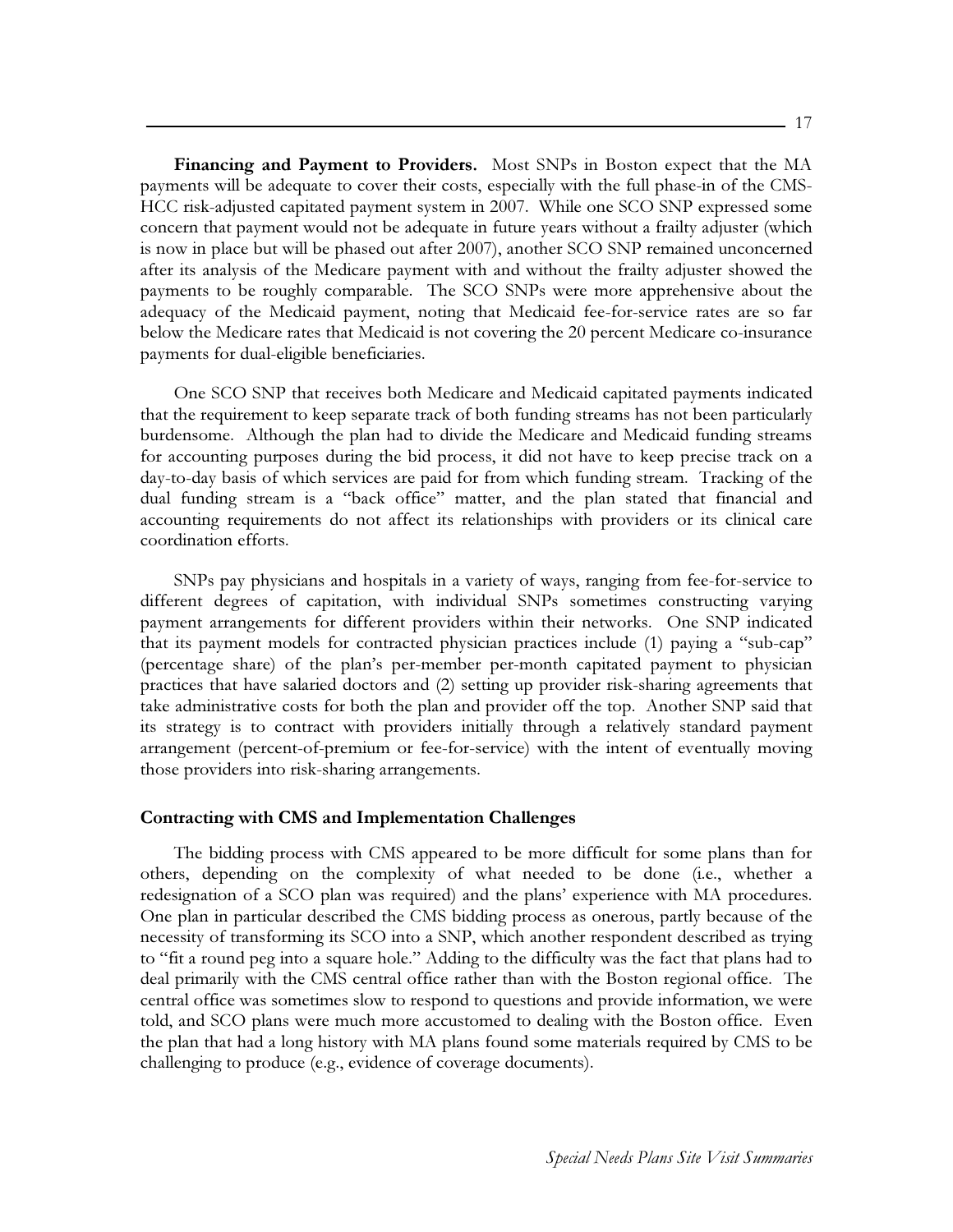$18-$ 

One organization that was not a pre-existing licensed insurance company ran into difficulty when applying for SNP status because there was no state agency with authority to certify and regulate them as a risk-bearing entity. Legislation needed to be drafted to grant the Executive Office of Human Services the authority to regulate free-standing SNP applicants (i.e., those not part of a licensed insurance company). The SNP that experienced the problem noted that it knew of at least one other SNP in another state that experienced similar difficulties with certification.

While most plans found the implementation of SNPs to have been "surprisingly clean," one plan did experience difficulty in transforming its SCO plan into a SNP because some aspects of the MA framework did not fit well with the special needs of the dual population.

The SNPs noted few difficulties with beneficiary advocacy groups during SNP implementation. One plan stated that the advocacy groups on aging fully support them and their care model. Another plan indicated that it experienced some difficulty with provider and service organizations such as the Area Agencies on Aging and Aging Service Access Points, which they perceive as generally biased against managed care.

## **Lessons Learned**

It is still too early for most SNP programs to derive any firm lessons for the future, we were told. Most plans stated that they simply want to see how the SNPs' first year unfolds before developing extensive plans. One plan, however, did note that it has learned from its mistake of not taking advantage of targeted marketing opportunities when it was setting up the SNP, commenting that the experience will serve the plan well "year round" as SNP members can switch plans at any time during the year.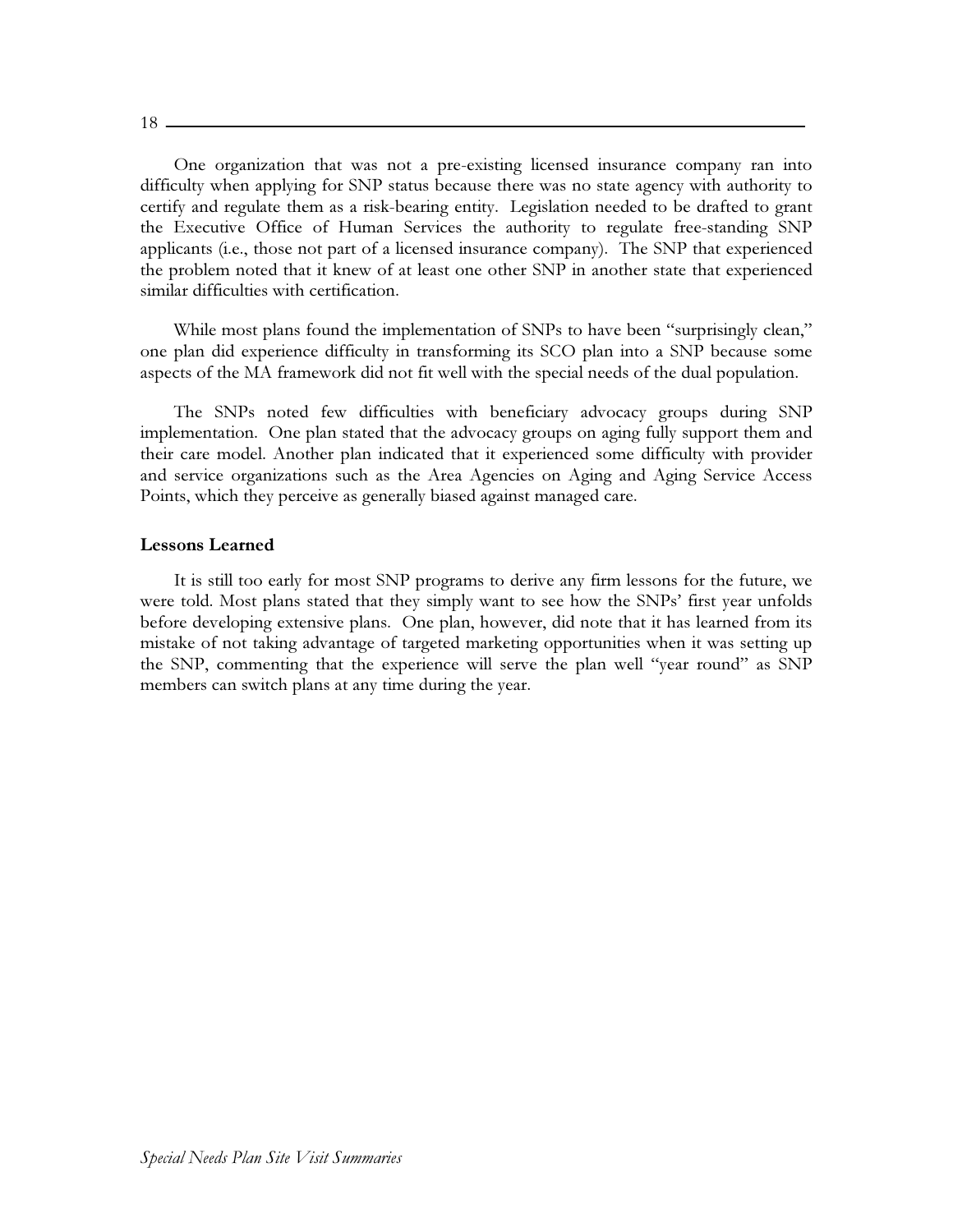#### PHOENIX, ARIZONA

We interviewed 6 of the 10 plans operating SNPs in the Phoenix area on February 22– 23, 2006 (and received information on a total of 7 SNPs as 1 plan offers more than 1 SNP). One of the interviewed SNPs is a chronic care SNP, 1 is an institutional SNP, and 5 are dual-eligible SNPs. We also interviewed a Medicaid agency official who has been extensively involved with the development of SNPs in Arizona. We did not interview officials from the CMS regional office in San Francisco.

#### Market Environment and SNP Goals and Strategy

Since the 1980s, Arizona has required almost all Medicaid beneficiaries to enroll in capitated managed care plans. The Medicaid managed care plans in Phoenix, some of which have served the Medicaid population for up to 20 years, dominated the SNP marketplace as the plans transitioned into SNPs and benefited from the "passive enrollment" of existing Medicaid members. Individual plans were able to passively enroll anywhere from 1,700 to 14,500 SNP members. Although the SNPs that include Medicaid said that their primary goal was preservation of their existing membership, they also see SNPs as a way of expanding their membership incrementally. Several Phoenix-area SNPs that do not include Medicaid entered the SNP market to provide existing or future members with more choice, although their strategy for obtaining and retaining enrollment is unclear.

Medicaid plans also noted that they decided to offer SNPs in order to provide members with the improved care coordination made possible by one plan offering both Medicare and Medicaid services. One plan that was striving to create a one-stop shop for members expressed interest in bidding for a contract with the state's Medicaid managed long-termcare program (ALTCS), which would allow the plan to provide members with an entire continuum of care if needed.<sup>8</sup>

With most Medicaid plans deciding to enter the market, the SNP environment in Phoenix is highly competitive. We were told that even plans that did not have the benefit of passive enrollment chose to offer a SNP, partly because they recognized the opportunity for growth in membership and earnings. One plan indicated, however, that while there are many local players in the SNP market, most are comfortable with relatively low enrollment. The result is no major pressure for enrollment growth in the near future because "presumably with risk-adjusted payment, you don't have to be God's gift to management to make ends meet."

<sup>&</sup>lt;sup>8</sup> The Arizona Long Term Care System (ALTCS), which provides capitated managed care for persons who are age 65 and older, blind, or disabled and need ongoing services at a nursing home-facility level of care, was soliciting proposals for the next contract period at the time of the site visit. Responses to the request for proposals (RFP) were due on March 31, 2006. The RFP stated that, in order to improve care coordination for dual-eligible members in the future, program contractors must either become a SNP or develop "formal relationships" with a SNP.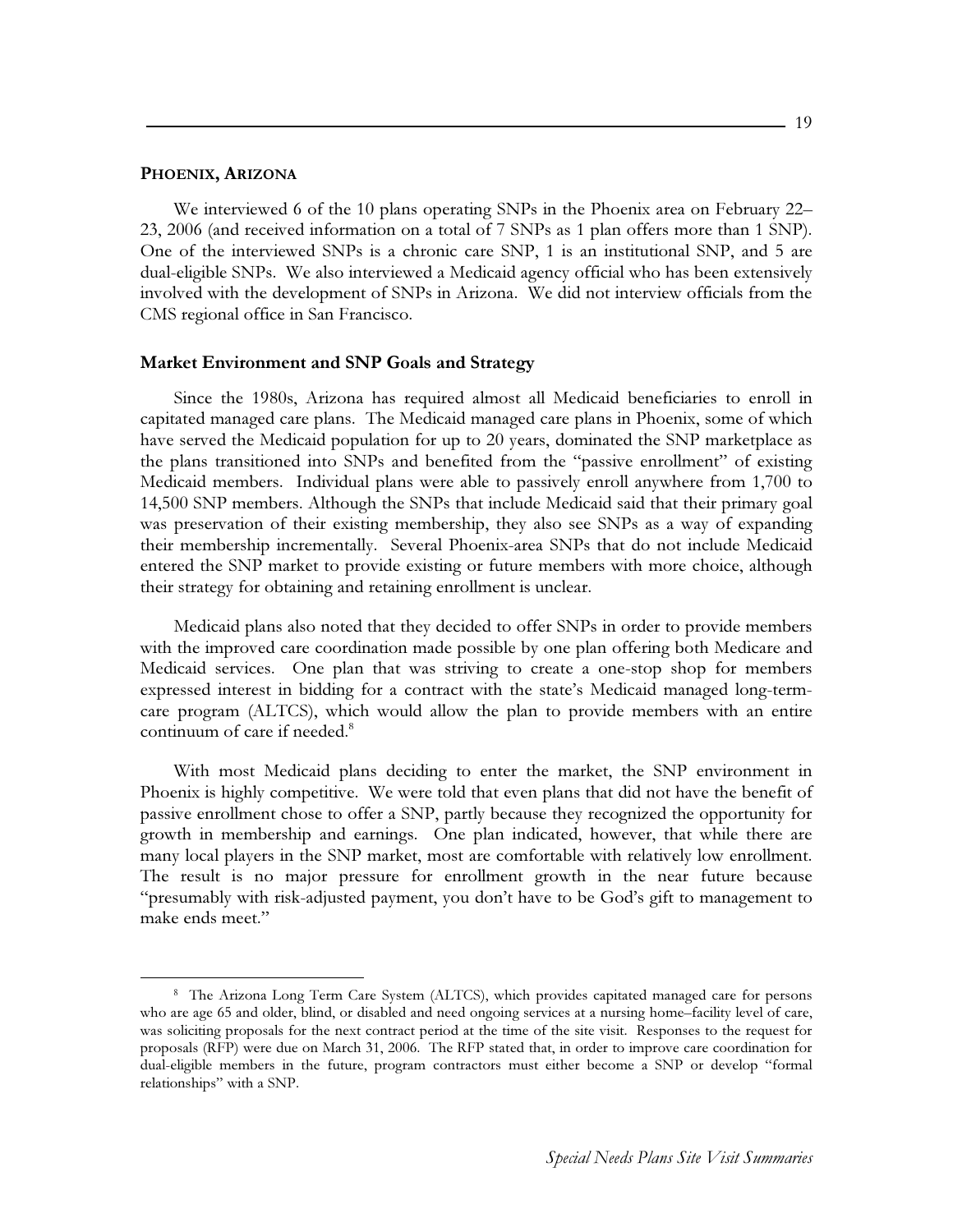$20 -$ 

#### **Relationships with the State**

The SNPs that include Medicaid appear to enjoy a close working relationship with the state Medicaid agency (the Arizona Health Care Cost Containment System, or AHCCCS). In fact, AHCCCS approached the Medicaid plans in 2004 about applying for SNPs and worked to pass legislation that allowed the agency to certify the plans in accordance with Medicare requirements so that the plans would not have to deal with the Department of Insurance. The Medicaid agency worked with Medicaid plans to develop the passive enrollment approach and provided help when implementation issues arose. AHCCCS has been enthusiastic about the SNP model, even contracting with Mercer (the state's long-time outside actuaries) in late 2004 to identify the barriers to better Medicaid and Medicare collaboration in the SNP model and then reaching out to plans for their recommendations on what the agency could do to remove or reduce barriers.

All Medicaid acute care services are included in the SNP benefit packages offered by the SNPs that include Medicaid, and two of those SNPs in the Phoenix area also include Medicaid-funded long-term-care services in their benefit packages. The SNPs that do not include Medicaid provide only Medicare services in their SNP benefit packages; one of these plans indicated that it would be helpful to add Medicaid services to its SNP benefits.

## **Similarities and Differences Among SNPs**

**Outreach and Enrollment**. The Medicaid managed care plans in the Phoenix market benefited from their ability to passively enroll Medicaid members into their new SNPs. At least two respondents suggested that health plan leaders in Arizona played a significant role in persuading CMS to allow for passive enrollment of Medicaid members. As it turned out, the implementation of passive enrollment gave rise to significant administrative problems largely attributable to CMS's inability to provide plans with an accurate roster of their passive enrollees in the first month of Part D implementation, placing some beneficiaries at risk of losing their drug coverage. These administrative problems are discussed further below.

The SNPs that include Medicaid see their Medicaid members as a built-in enrollment base for the SNP. Two of the plans indicated that their strategy for expanding SNP enrollment would focus on their current Medicaid population and people aging into Medicare because the two groups are already in the plans' systems. Most plans expressed little interest in spending funds on traditional marketing tools (television advertisements, newspapers, and so forth) to boost enrollment. They do not believe these marketing techniques reach the SNP population effectively. Rather, most plans rely on marketing through word of mouth and outreach based on plan participation in community activities, distribution of informational brochures in hospitals and physician offices, and marketing through physicians.

Retention of existing members seems to be a principal goal in several plan strategies for enrollment. Recognizing that dual eligibles can exercise the option to change SNPs at any time, one Medicaid plan noted that its strategy for enrollment will focus first on retention and management of disenrollment and then on the identification of pockets where SNP populations reside in order to recruit new members. Another plan emphasized the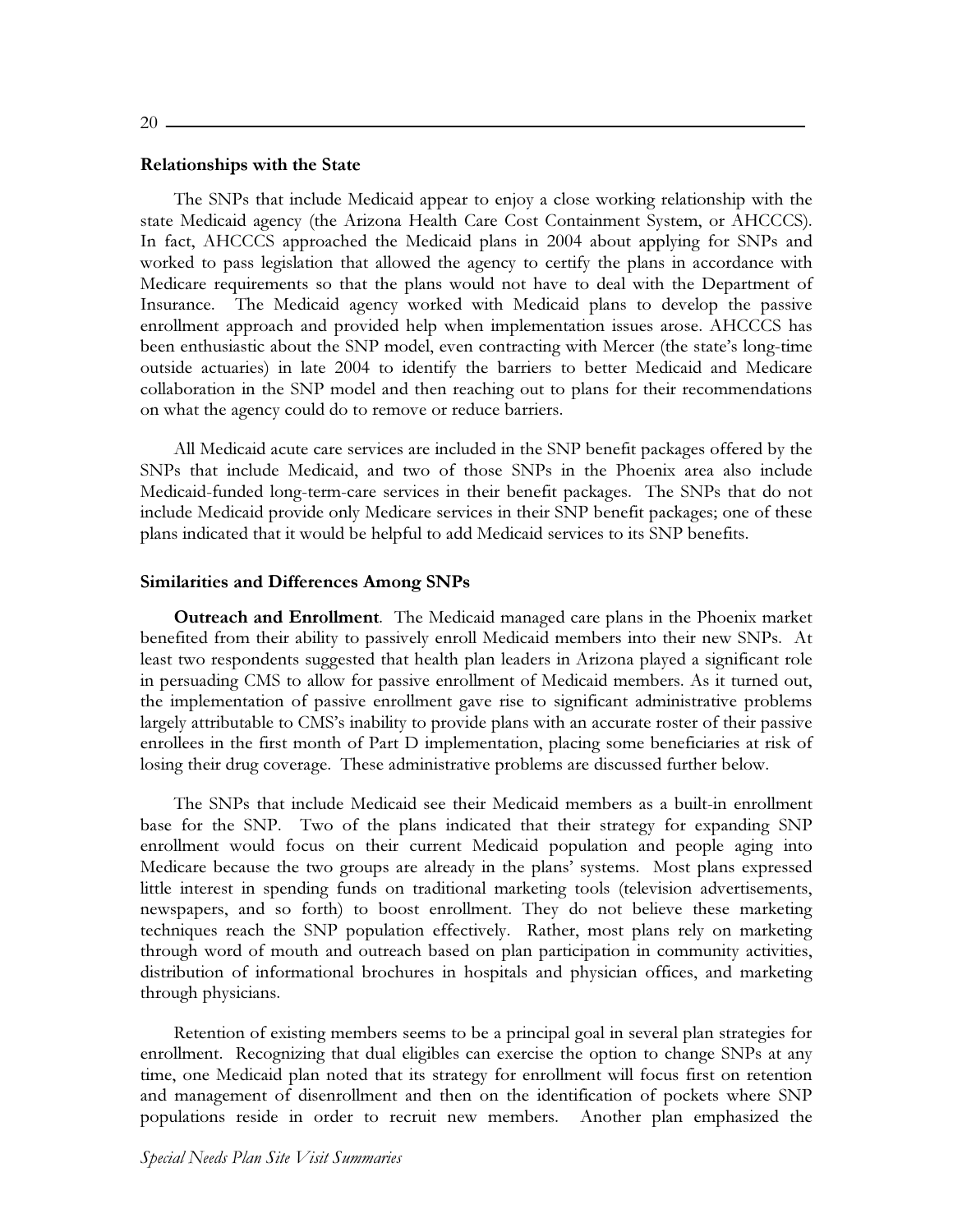importance of a retention plan, especially given that stand-alone PDPs appear to be actively recruiting members from plans with passive SNP enrollees.<sup>9</sup> While active recruitment by PDPs has led to some member disenrollment from this plan, the plan noted that it has saved a few disenrollments by having member services staff contact members to explain the effects of their decision. For the most part, Medicaid plans have not put together a comprehensive strategy for recruiting members not already on their Medicaid rolls, partly because so many Medicaid contractors have entered the SNP market. It would be "an uphill battle" to take members from other plans that offer the same benefits (or more benefits, in the case of plans with ALTCS contracts) and with which members are already familiar and comfortable.

Several plans believe that they will be able attract new SNP members through the supplemental benefits they make available in the SNP (e.g., dental, vision, transportation, free blood pressure cuffs). Many plans understand that members talk to each other about their benefits, and one respondent indicated that the market will first see a shift in members from non-SNPs to SNPs and then a shift from SNP to SNP based on what supplemental benefits are offered.

As would be expected, most enrollment numbers for the SNPs that did not include Medicaid are small since they did not benefit from passive enrollment. One non-Medicaid plan suggested that the Part D rollout was so complicated that it had to concentrate primarily on making sure that its existing MA plans ran smoothly rather than focusing on building membership for new programs such as the SNP.

Care Coordination and Management. The SNPs in Phoenix that include Medicaid have been able to build on existing, well-developed care coordination and management programs that were initially put in place to coordinate care for Medicaid members whose Medicare benefit came from another source. The plans with both Medicaid and Medicare expect that care coordination will be easier now that members can receive both their Medicare and Medicaid benefits under one plan. One plan even suggested that care coordination will be extremely helpful in retaining SNP members who will come to understand that it is worthwhile remaining with the SNP that manages their Medicaid benefit as well. Currently, plans are working to educate recipients, providers, and hospitals about the new SNPs and how coordination will work. The state is attempting to do its part in helping to encourage coordination of care, especially for the members in the state's ALTCS program. As noted, the state has indicated in its recent RFP for the ALTCS reprocurement that all ALTCS contractors will either have to become a SNP or develop a formal relationship with a SNP.

<sup>&</sup>lt;sup>9</sup> In large measure because of the significant passive enrollment of dual eligibles into SNPs in Arizona, a smaller share of dual eligibles was auto-enrolled into stand-alone PDPs in Arizona than in the nation as a whole: about 84 percent in Arizona as compared with about 92 percent nationally (Kaiser Family Foundation, statehealthfacts.org).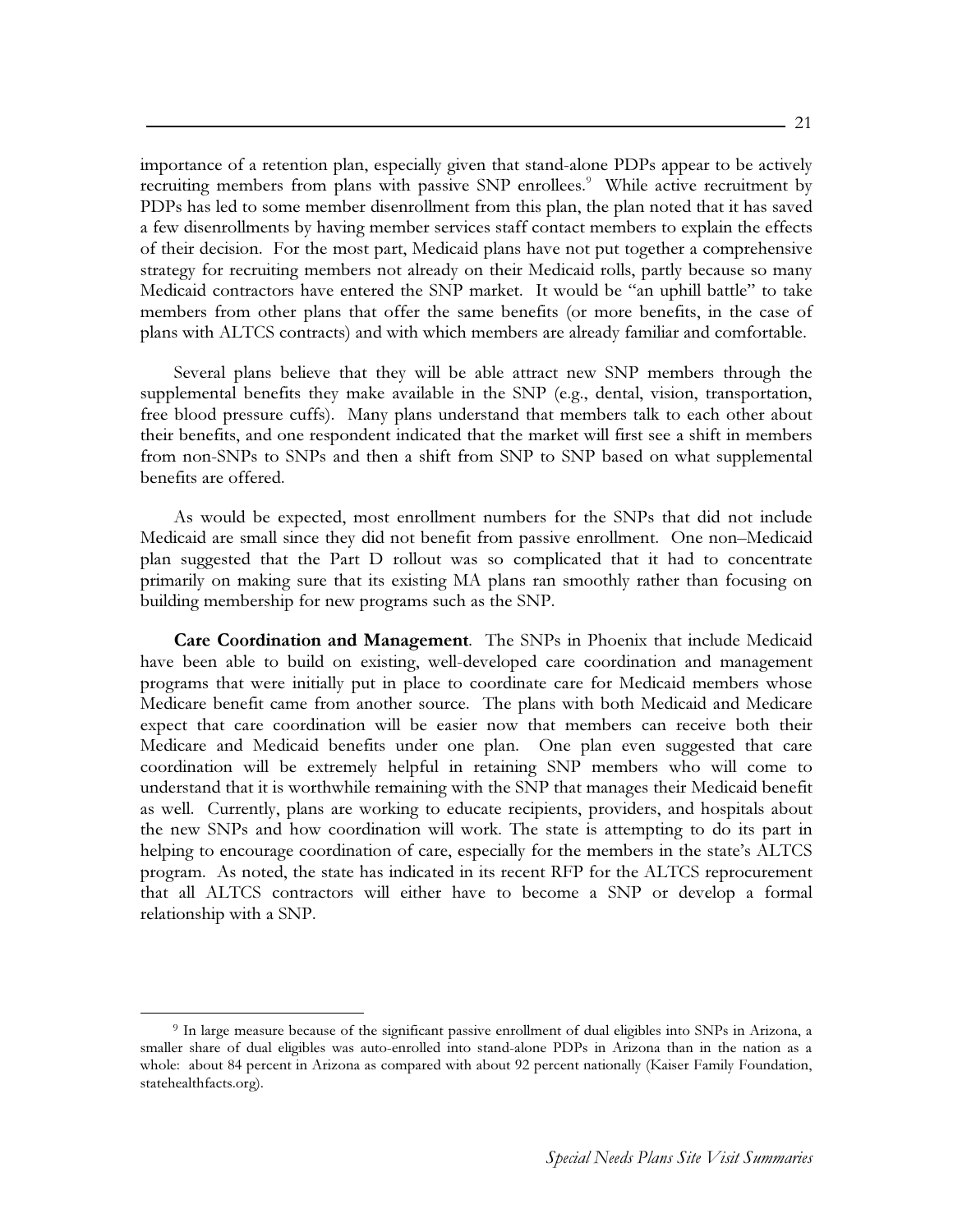Care coordination in one SNP we interviewed that does not include Medicaid is in its early stages and currently extends to case management and disease management programs, which are high-touch plan programs that augment care delivered in physician offices.

Nursing Facility Services. Aside from the plans that have contracted with the state's ALTCS program, most SNPs had little experience with enrollees in nursing facilities. One plan with expertise in serving the institutionalized population credits its success to a nursing home service model that employs nurse practitioners who have the education and training to manage care and write prescriptions. Another plan with experience serving people in longterm care uses a similar nurse practitioner model for some but not all members.

Although the plans not involved in ALTCS are less experienced in serving institutionalized enrollees, at least some expressed interest in moving into this area. One plan indicated that it currently has relationships with skilled nursing facilities and home health facilities, using them as step-down facilities from acute care to long-term care and from nursing facility care to home health. The plan expressed interest in participating in ALTCS and would not hesitate to build additional relationships with nursing facilities as a first step in the direction of providing full service for the institutionalized population.

The SNPs in Arizona that have been participating in the state's ALTCS program have been at financial risk for prescription drugs in nursing facilities for many years, and SNPs new to the responsibility for prescriptions (in Arizona and elsewhere) could probably benefit from a closer look at the ALTCS experience. One ALTCS plan said it depends on nurse practitioners to drive prescription practice patterns with doctors and to help manage the drug benefit.

**Quality Monitoring and Improvement**. The SNPs in Phoenix that include Medicaid have substantial quality monitoring and reporting systems already in place in response to state Medicaid requirements. AHCCCS requires its Medicaid plans to submit extensive encounter data by service and to report on performance indicators. However, since the encounter data that plans have to submit to Medicaid differ from what must be submitted to CMS-which mainly requires diagnoses for CMS-HCC risk adjustment-plans are struggling with the extra burden of submitting two sets of data. One plan respondent suggested that the SNP model provides the opportunity for Medicare and Medicaid to coordinate and jointly determine the appropriate measures needed to monitor quality and improve the care received by beneficiaries. Plans dealing with institutionalized individuals, for example, have found that CMS's HEDIS measures do not work for this population. While determining replacement measures is a difficult task, the process would benefit from discussions among Medicare, Medicaid, and plans.

At least two plans offering SNPs expressed the view that the bar for quality and improvement should be set especially high for SNPs so that organizations do not enter the SNP market simply to give sales associates something to do outside MA open enrollment periods. "We want to keep SNPs special," one respondent said.

Organization and Infrastructure. Most Medicaid plans experienced only incremental costs in setting up SNPs because they built on existing plan infrastructure, keeping

 $22 -$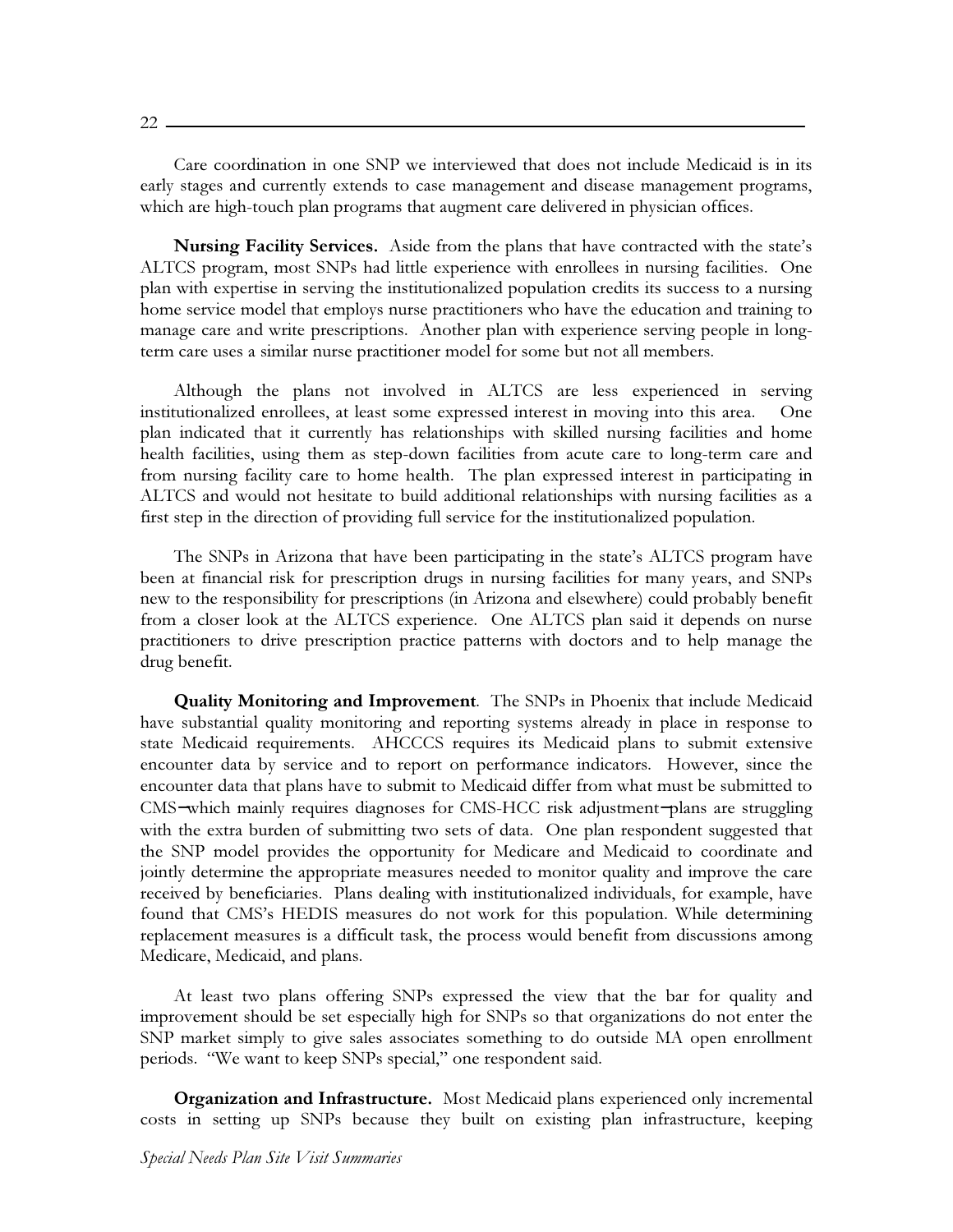administrative teams and even provider networks largely intact. However, one Medicaid plan noted that it has increased staff for medical management programs and has been recruiting for a Medicare expert, and another Medicaid plan indicated that it has invested \$600,000 in preparations for SNP, adding 22 new staff positions (case managers, pharmacy technicians, member and provider services representatives).

Although payers worked to keep the SNP provider networks the same as those for existing plans (MA or Medicaid), two plans did experience a slight change in their networks for the SNP as some physicians decided not to participate in the SNP because they were either unwilling to accept the Medicare payment or did not fully understand how participation could benefit them.

Financing and Payment. Plans appeared confident that the MA payment will adequately cover their SNP costs, especially with the complete phase-in of CMS-HCC risk adjustment in 2007. The plans voiced no concern over the adequacy of the Medicaid payment.

The plans operating SNPs in Phoenix did not experience much difficulty in keeping the Medicaid and Medicare funding streams separate, which may reflect the long history of some of the plans in dealing with both Medicare and Medicaid. Most plans were confident that the management of the separate funding streams could remain in the background and not affect clinical coordination for members or plan relationships with providers.

The interviewed plans pay their physicians in a variety of ways under the SNP. One plan pays physicians fee-for-service and uses the Medicare DRG system for hospital payment. It is experimenting with a per-diem hospital payment system with a stop-loss to see how it compares to the DRG payment. Another plan pays providers a percentage of the AHCCCS fee schedule for Medicaid and a percentage of the Medicare fee schedule for nonphysician services. We were told that Medicaid health plans regularly pay physicians 95 percent of the AHCCCS rate, which is higher than Medicare and high even by commercial plan standards.

#### **Contracting with CMS and Implementation Challenges**

While some plans operating SNPs in Phoenix found that the CMS application and bidding process was easy, other plans described it as somewhat unpredictable and susceptible to last-minute changes. Several respondents noted that CMS did not appear to have fully thought through all the implications for dual eligibles and plans and seemed to be "making it up as they went along," resulting in a somewhat unpredictable process. Changes to CMS requirements often occurred at the last minute, with information and clarification from the agency slow in coming. One plan expressed some frustration with the process of creating a drug formulary for the bid when, on several occasions, CMS requested the addition of several drugs to the formulary after submission of the bid. The plan was not given the opportunity to re-price the formulary to include the drugs added after the bid submission and therefore will have to bear the expenses for those drugs for 2006.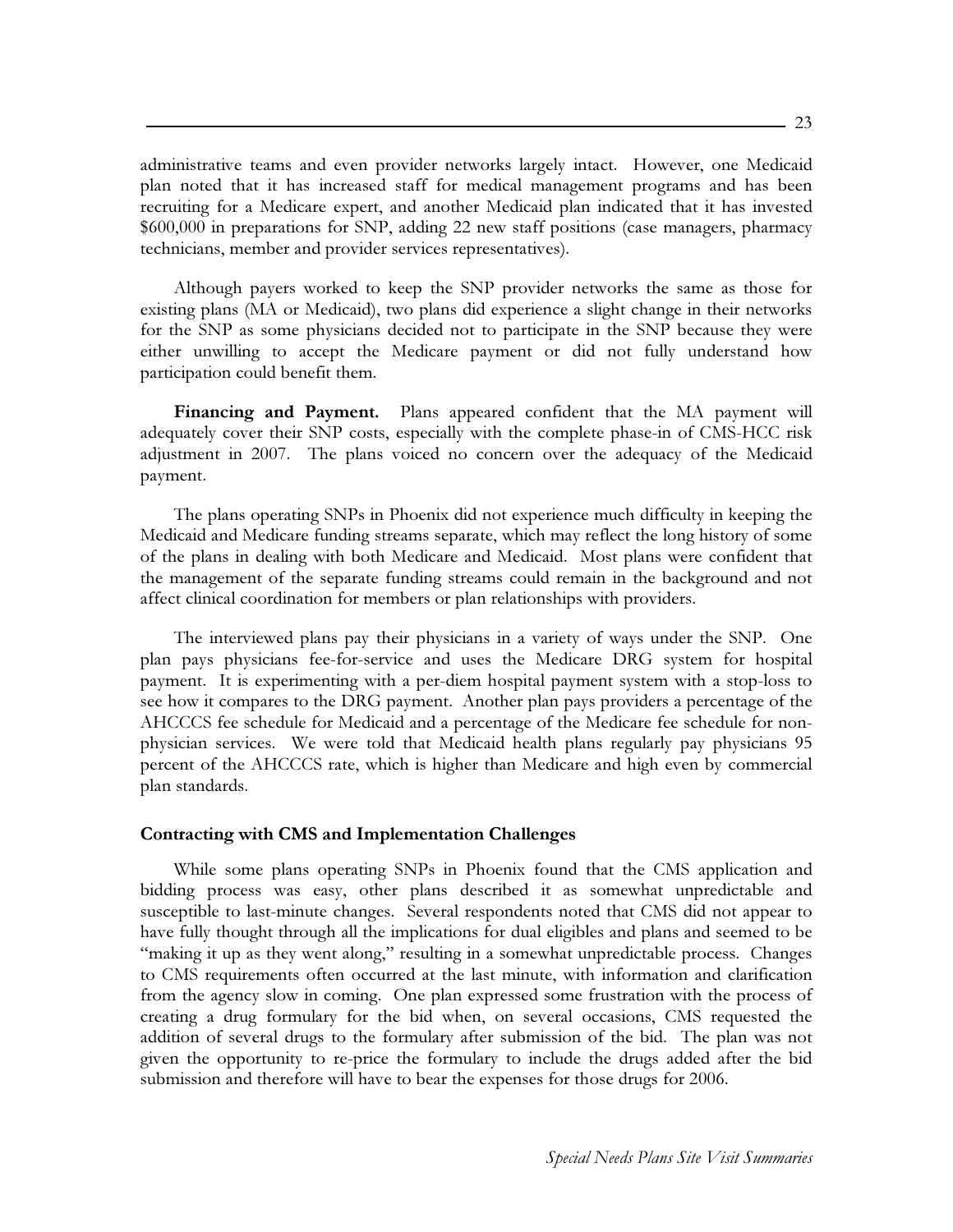Plans noted that they had to deal primarily with the CMS central office for the SNP application and bidding process. Communication with the central office was often slow, causing problems.

The issue of greatest significance associated with SNP implementation was the breakdown of the passive enrollment and auto-enrollment process and the delays experienced by plans in awaiting correct enrollment information from CMS. About 20,000 people were not assigned to any plan or PDP by the end of December 2005, and so were not covered for their medications. CMS issued general guidance to plans, indicating that they should treat the people they had expected to enroll passively as enrollees and continue paying for their medications. AHCCCS worked closely with the affected Medicaid plans to figure out how to deal with these individuals, coordinating calls with CMS and raising the issue with the governor's office. In the end, the SNPs that included Medicaid decided to treat the 20,000 people as if they were already enrolled even though CMS had not confirmed enrollment. One plan noted that it has accrued \$190,000 in costs from covering these individuals. The governor authorized \$500,000 in emergency funds to pay plans caring for unassigned members and will seek reimbursement from CMS at a later time. Some Medicaid plans that expected passive enrollment in the thousands received initial enrollment tapes that showed no enrollment or enrollment in the hundreds. By the time of our site visit in late February, one of the SNPs that includes Medicaid was still waiting to receive its passive enrollment file.

SNPs that have contracted for Medicaid services noted several conflicts between Medicare and Medicaid rules dealing with bidding, contracting, enrollment, marketing, complaints and grievances, denial processes, reporting, monitoring, and rate setting and urged CMS and states to work to reduce these administrative barriers to better integration of the two programs. One respondent understood that it would be difficult for states to agree with CMS on everything since the states want to maintain a level of independence, but the respondent noted that areas such as HEDIS measures and grievances/appeals and notifications would benefit from standardization and coordination between Medicare and Medicaid. Several plans also said that they should be able to waive copayments for dual eligibles in the community, as the small copayments do not offset the cost of Medicare members' failure to take their medications because of their inability to pay copayments.

Plans have experienced few difficulties with providers or beneficiary advocacy groups during SNP implementation, partly because Medicaid managed care has been well established in Phoenix for many years.

#### **Lessons Learned**

Most plans indicated that it was still too early to derive any firm lessons learned or to set forth any definitive future plans for their SNPs. However, plans did hope that CMS learned that future endeavors would benefit from more forethought and planning. Several interviewed plans indicated that many of the challenges associated with SNP implementation occurred because CMS failed to think through the process thoroughly or to seek input from plans about the operational impact of decisions. One plan suggested that CMS should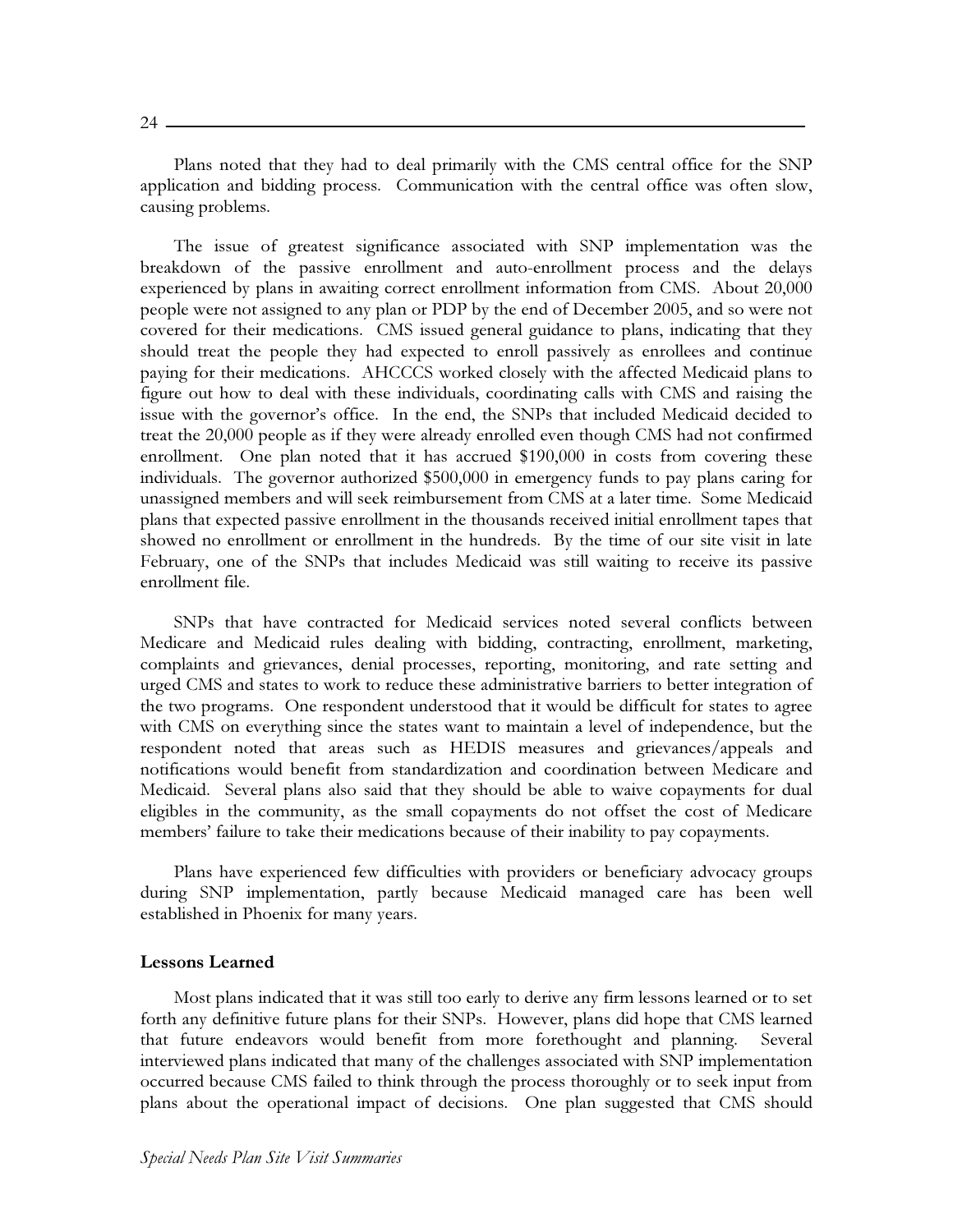identify clearer goals for SNPs, study the lessons learned from the problems in 2005-2006, and then hold forums to discuss and formulate the policies that would support those goals.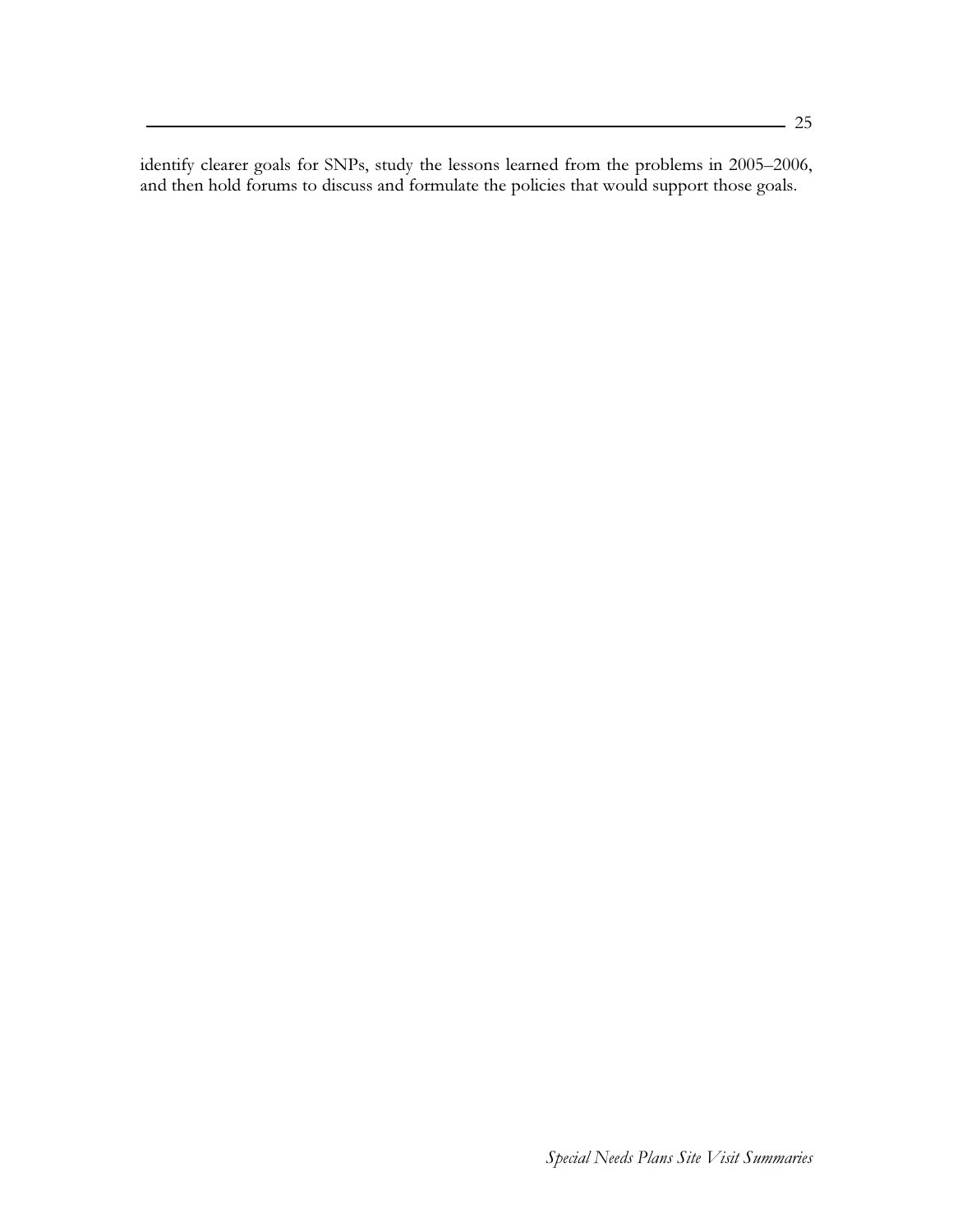$26-$ 

#### MIAMI, FLORIDA

We interviewed 4 of the 11 plans operating SNPs in the Miami area on March 16, 2006 (and received information on a total of 4 SNPs). One of the interviewed SNPs is an institutional SNP, and the other 3 are dual-eligible SNPs. Of the 11 Miami-area SNPs, 2 are institutional and 9 are dual eligible. There are no chronic-condition SNPs in Florida. We sought to interview several of the other SNPs in the Miami area but were unable to schedule interviews with them.

#### Market Environment and SNP Goals and Strategy

Miami is a highly competitive Medicare managed care marketplace characterized by a high percentage of dual eligibles and Hispanics in the Medicare population, making south Florida attractive to dual-eligible SNPs that can market effectively to the population and obtain the higher risk-adjusted rates paid for duals. The plans we spoke with highlighted three reasons why they established SNPs in Miami. First, the cultural aspect of the area's large Hispanic community lends itself to SNPs because adult children in the community prefer caring for aging parents and grandparents in home environments rather than in nursing homes. Second, in addition to filling a service need in the community, plans noted that the SNPs made good business sense because of the CMS-HCC risk adjustment, which pays plans more for sicker individuals. The basic MA capitation rates are particularly high in the Miami area, allowing plans to offer supplemental benefits if they can keep utilization below the high fee-for-service base levels. Third, as Medicaid becomes an ever-larger line item in state budgets and states look for more savings from the Medicaid population, plans with SNPs will be well positioned to take on the dual eligible membership and care for individuals at lower cost.

One interviewed plan has developed a national SNP strategy based on extending services it already provides to the special needs population, and it appears to be playing out in Miami in much the same way as in other areas of the country. Another interviewed plan has a much more limited SNP strategy and, in the Miami area, is relying on a key partnership with a contractor with extensive experience in the Florida Medicaid program and the provision of community-based services in the Miami area. The latter plan's SNP ambitions beyond Florida are limited to areas in which the plan has existing MA-PD plans and conditions are otherwise favorable, such as areas with a large share of dual eligibles in the Medicaid population and the state's potential interest in better integrating Medicare and Medicaid services through managed care.

The plans we spoke with emphasized the highly competitive nature of the south Florida SNP market, given the financial attractiveness of dual eligibles and the high rates of MA capitation payments. According to one plan, dual-eligible SNPs dominate the marketplace because the additional revenue on the dual-eligible side allows plans to spend dollars on the provision of extra services.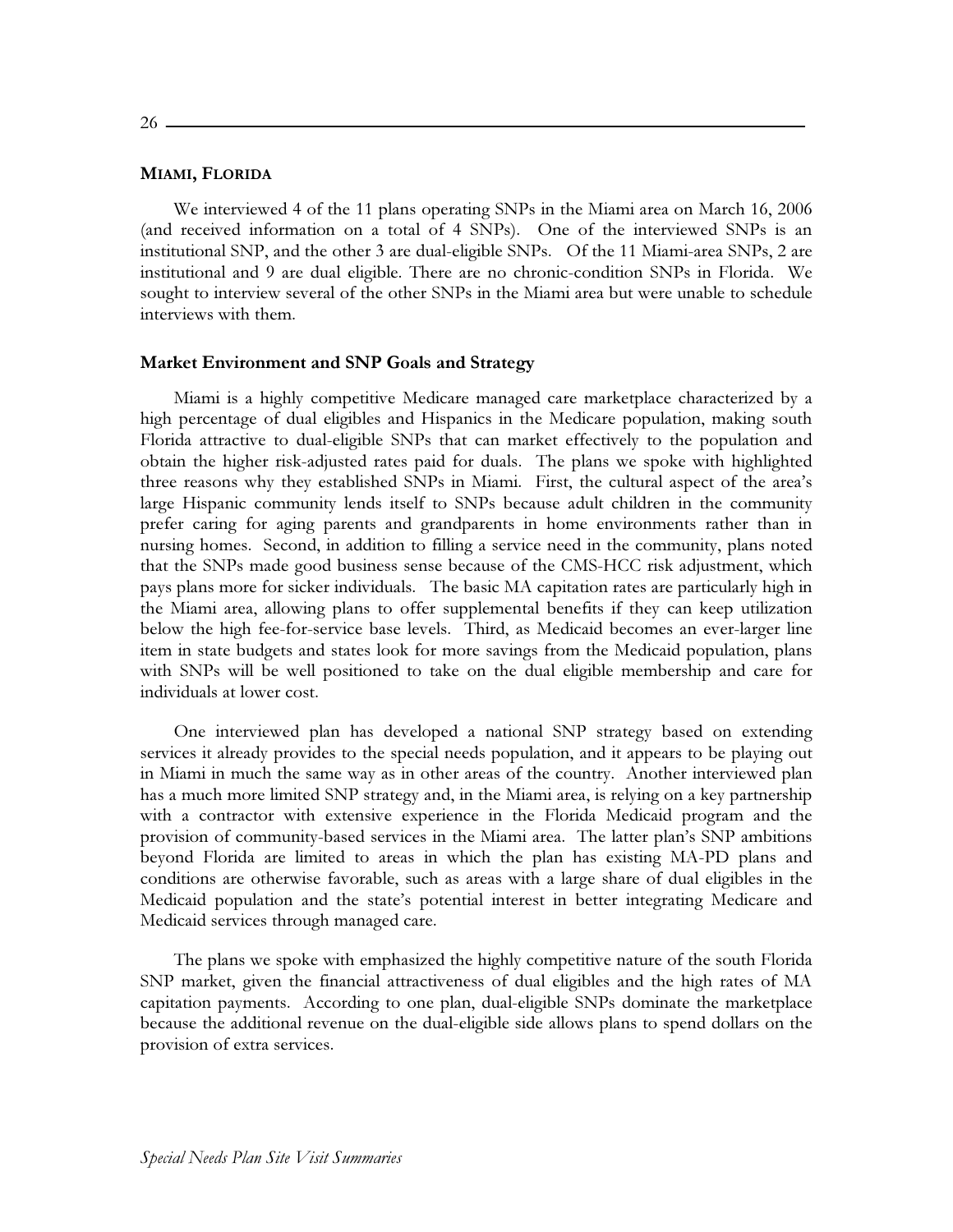Plans are also interested in dual eligibles because after mid-May 2006, when the initial Part D enrollment period ends, dual eligibles "are the only game in the county" until the 2007 enrollment period opens in November (dual eligibles can change plans every month).

# **Relationships with the State**

In Miami, SNP relationships with the state have been more distant than in Boston and Phoenix. The state Medicaid agency does not currently contract with SNPs for Medicaid services and does not coordinate with MA plans for payment of Medicare cost sharing for dual eligibles, thus requiring MA network providers to seek payment for cost sharing directly from the state. $10$ 

Plans believe that it would be helpful if they had the opportunity to work more closely with the state and expressed enthusiasm about the potential opportunities for SNPs in the new Florida Senior Care program, a managed integrated long-term-care program currently under development by the state.<sup>11</sup>

One plan indicated that it would like to see the state become more involved in providing the entire dual-eligible population with general SNP information, though without recommending any one particular plan. Without the state's help, finding a dual eligible is like "looking for a needle in a haystack."

#### **Similarities and Differences Among SNPs**

**Outreach and Enrollment.** One Miami plan strongly emphasized the importance of community-based and personalized marketing to the dual-eligible and heavily Hispanic population in south Florida. The plan officials we spoke with who had experience with the special needs population emphasized that this population is not receptive to traditional marketing and advertising methods (television commercials, direct mail, or print media) and noted that the way to connect with the group is through grassroots approaches and through community organizations that individuals trust or rely on for services. The plan indicated that a good deal of its marketing is network-based, especially through care providers in nursing homes where patients are a captive audience. Another plan relies on more "passive" marketing," using general, global educational pieces or member orientations that educate people on available products. This soft marketing focuses on providing general information, followed by more detailed information if and when consumers contact the plan with questions.

<sup>&</sup>lt;sup>10</sup> Medicaid is required to pay Medicare cost sharing (deductibles and coinsurance) for dual eligibles up to the amount that Medicaid would pay for the service. In some states, the Medicaid agency allows MA plans to submit claims for Medicare cost sharing to the state on behalf of the plans' network providers. In some other states, the Medicaid agency makes monthly capitated payments to MA plans for their dual-eligible enrollees' cost sharing based on actuarial estimates of what per-enrollee cost sharing will be.

<sup>&</sup>lt;sup>11</sup> Details on the Florida Senior Care program are available on the program's Web site at http://www.fdhc.state.fl.us/Medicaid/long\_term\_care/index.shtml.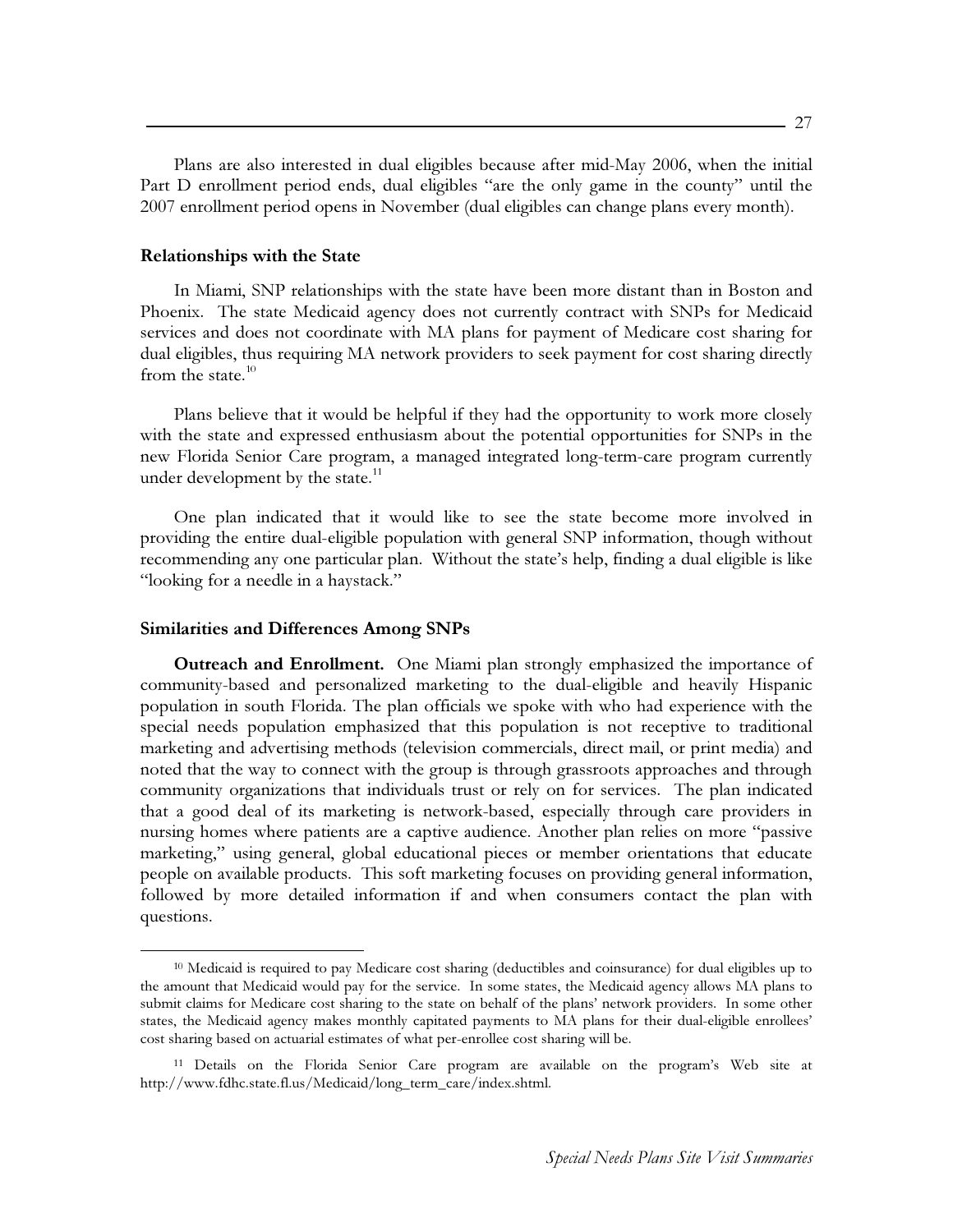$28 -$ 

Most of the duals in Miami were auto-enrolled in stand-alone PDPs, we were told, and the plans we spoke with did not have a comprehensive strategy for marketing to this large population.<sup>12</sup> One plan noted that marketing to the duals is not easy because of the Health Insurance Portability and Accountability Act privacy guidelines and Medicare marketing rules.

**Care Coordination and Management.** One plan has a continuum of care structured around fairly centralized coordination so that an individual entering the plan as a dual eligible who is neither institutionalized nor frail can be moved along the continuum and into the institutional SNP if needed. The plan uses front-end health risk assessments (HRAs) to determine members' conditions and then relies on a software system to follow members from the day they entered the plan, looking at their needs, medical conditions, and psychosocial conditions. All the information from the HRA and the software system is entered into a clinical care management model that drives the services needed by members.

Another plan we spoke with has a care coordination program based on the efforts of its Miami-based community services partner.

**Nursing Facility Services.** One plan we spoke with in Miami has been at risk for all nursing facility services in the state's Medicaid Nursing Home Diversion Program (for Medicaid dual eligibles over age 65),<sup>13</sup> and its experience with prescription drugs in that setting is similar to its approach in other SNP sites. The plan charges nurse practitioners in nursing facilities with responsibility for helping to review prescribing protocols and manage utilization. In addition, the plan places plan pharmacy consultants in the nursing homes to assist the nurse practitioners. Another plan we spoke with did not have much experience with institutionalized individuals but expressed interest in entering into the Diversion Program as well.

**Quality Monitoring and Improvement**. The Miami SNPs have put in place quality monitoring and performance reporting systems for their own internal management and measurement purposes and are looking for ways of better measuring the impact of their efforts to improve care coordination and communication with their members.

One plan said that its reporting for the SNP is currently the same as the standard reporting for its other MA plans, but it is working with the Florida Medicare Quality Improvement Organization to develop quality improvement initiatives for the broader senior population (not just for SNPs) that include HEDIS indicators as well as other measures.

<sup>&</sup>lt;sup>12</sup> Approximately 93 percent of Florida's 380,000 dual eligibles were auto-enrolled in stand-alone PDPs in May 2006, about the same as the national average (Kaiser Family Foundation, statehealthfacts.org).

<sup>&</sup>lt;sup>13</sup> The Diversion Program pays participating managed care organizations a monthly capitation rate to provide, manage, and coordinate long-term-care services and medical services for persons who are dually eligible and over 65 years of age. The managed care organization is at risk for unlimited nursing home payments as long as the individual remains enrolled in the program (CMS, Promising Practices, 12/16/04, ww.cms.hhs.gov/PromisingPractices/Downloads/flpmco.pdf).